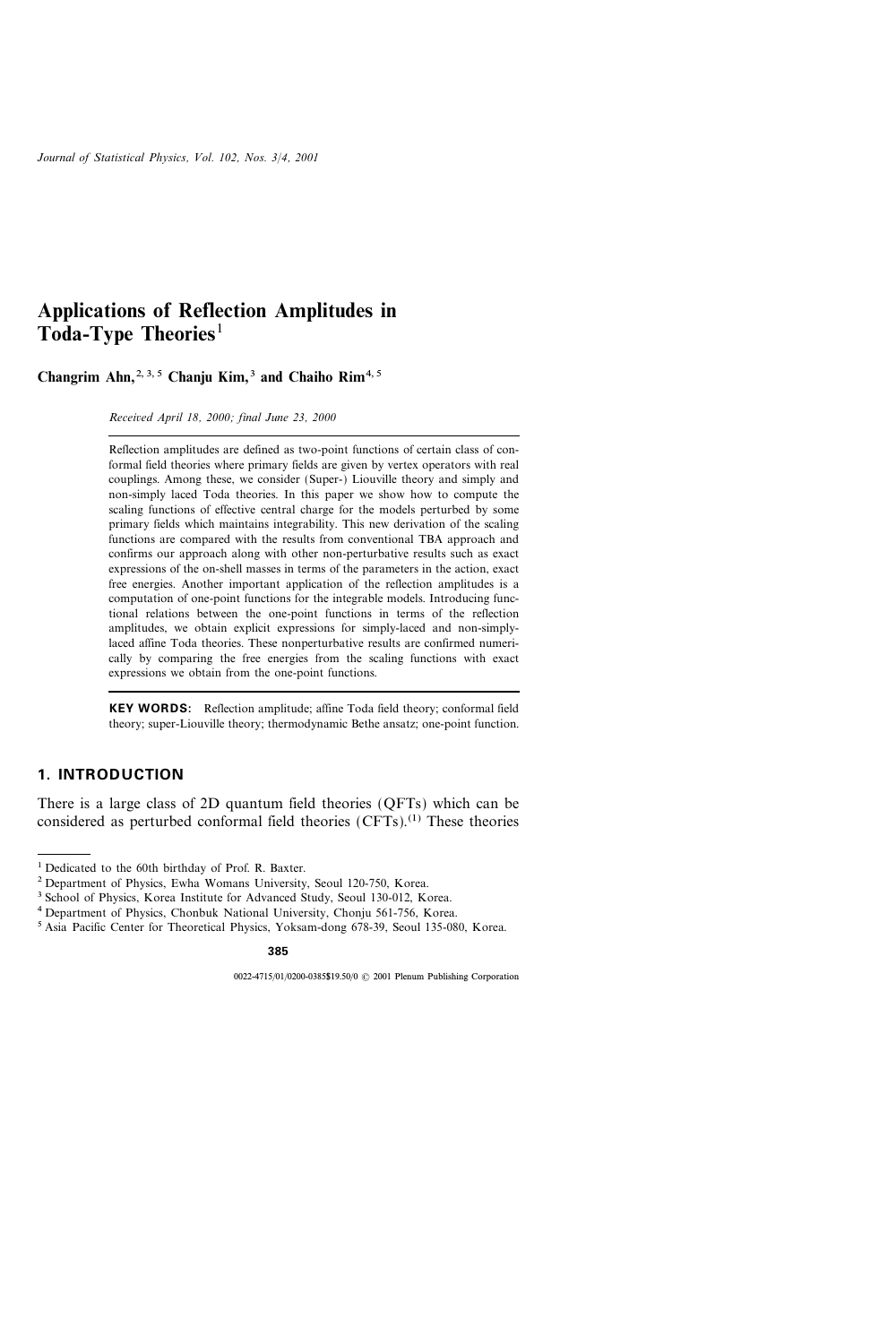386 Ahn, Kim, and Rim

are completely defined if one specifies its CFT data and the relevant operator which plays the role of perturbation. The CFT data contain explicit information about ultraviolet (UV) asymptotics of the field theory while its long distance property is the subject of analysis. If a perturbed CFT contains only massive particles, it is equivalent to the relativistic scattering theory and is completely defined by specifying the S-matrix. Contrary to CFT data the S-matrix data exibit some information about long distance properties of the theory in an explicit way, while the UV asymptotics have to be derived.

A link between these two kinds of data would provide a good view point for understanding the general structure of 2D QFTs. In general this problem does not look tractable. Whereas the CFT data can be specified in a relatively simple way, the general S-matrix is very complicated object even in 2D. However, there exists an important class of 2D QFTs (integrable theories) where scattering theory is factorized and S-matrix can be described in great details.

In this case one can apply the nonperturbative methods based on the S-matrix data. One of these methods is thermodynamic Bethe ansatz (TBA).<sup>(2, 3)</sup> It gives the possibility to calculate the ground state energy  $E(R)$ (or effective central charge  $c_{\text{eff}}(R)$ ) for the system on the circle of size R. At small R the UV asymptotics of  $c_{\text{eff}}(R)$  can be compared with that following from the CFT data.

Usually the UV asymptotics for the effective central charge can be derived from the conformal perturbation theory. In this case the corrections to  $c_{\text{eff}}(0)=c_{\text{CFT}}$  have a form of series in  $R^{\gamma}$  where  $\gamma$  is defined by the dimension of perturbing operator. However, there is an important class of QFTs where the UV asymptotics of  $c_{\text{eff}}(R)$  is mainly determined by the zero-mode dynamics (see for example, refs. 4-7). In this case the UV corrections to  $c_{\text{CFT}}$  have the form of series in inverse powers of log(1/R). This UV expansion is also encoded in CFT data. $(6)$ 

The simplest integrable QFT with the logarithmic expansion for the effective central charge is the sinh-Gordon (ShG) model, which is an integrable deformation of Liouville conformal field theory (LFT). It was shown in paper ref. 6 that the crucial role in the description of the zero-mode dynamics in the ShG model is played by the "reflection amplitude" of the LFT, which determines the asymptotics of the ground state wave function in this theory. (The reflection amplitudes in CFT define the linear transformations between different exponential fields, corresponding to the same primary field of chiral algebra.)

In this paper, we want to show that these zero-modes dynamics are quite general features of 2D QFTs with exponential interactions. Imposing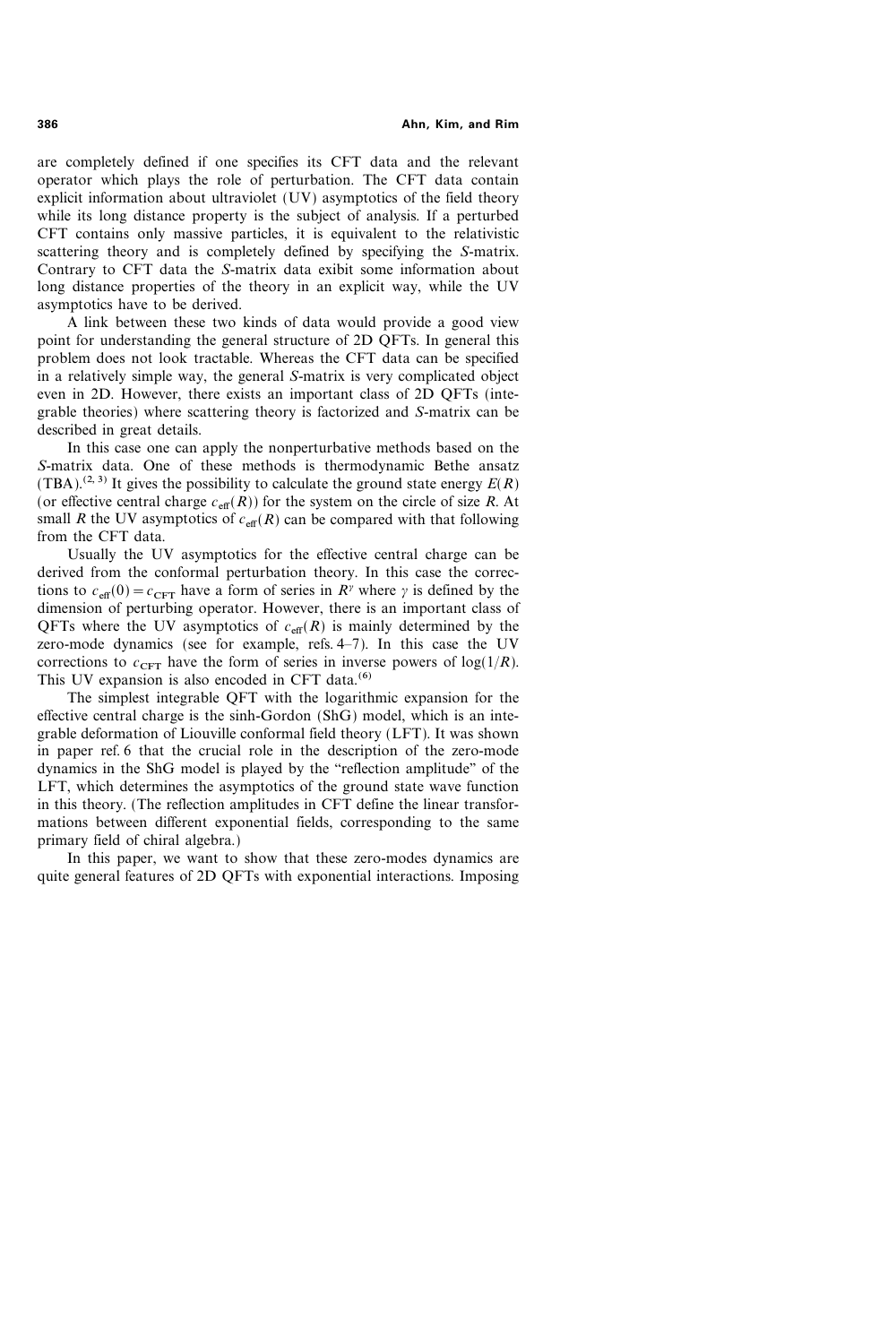the integrability, we will consider the Bullough-Dodd model which is another integrable perturbation of the LFT, supersymmetric ShG models, $(7)$ and affine Toda field theories (ATFTs) associated with both simply laced and non-simply laced Lie algebras. $(8, 9)$  Each model shows quite unique properties in the S-matrix data; some has non-diagonal S-matrix, some has many particles with different masses, and so on. In this review of our recent works,  $(7-10)$  we want to describe UV asymptotic behaviours of these "Todatype'' models, i.e., a class of the integrable QFTs with exponential interactions, in unifying way in terms of the zero-mode dynamics. The perturbing term in the model restricts the zero-mode dynamics to a box of size  $l \sim \log(1/R)$  in the auxiliary space with dimension equal to the number of independent zero-modes. This leads to the quantization condition for the momentum P conjugated to the zero-modes and the solution  $P(R)$  determines all logarithmic terms in the UV asymptotics of the effective central charge  $c_{\text{eff}}(R)$ . Although it may seem quite model-dependent, it turns out that the basic dynamics in common is the reflection of a zero-mode off the interacting potential of the LFT. In all cases the results agree perfectly with TBA results based on the S-matrix data. The remarkable feature is that effective central charge calculated from the CFT data with subtracted bulk free energy term (like in TBA approach) gives a good agreement with the TBA results even outside the UV region (at  $R \sim \mathcal{O}(1)$ ). This "empirical" fact still needs the explanation.

Finally the reflection amplitudes can be used  $(11-13)$  to find the exact onepoint functions of this class of integrable models. One needs only symmetric properties of the given Lagrangian and analytic properties of the one-point function. Explicit calculation is given for various models.<sup> $(6, 11-15, 8, 9)$ </sup>

In the Section 2, we introduce the reflection amplitudes for the CFTs we are interested in. These amplitudes are interpreted as quantum mechanical reflections off the potential wall of the zero-modes dynamics in Section 3. In Section 4 we analyze the off-critical integrable models. Due to the integrable perturbations, the zero-modes are confined in the potential well and the conjugate momenta are quantized. Using this, we calculate the UV asymptotics for the effective central charges. In Section 5 we compare this asymptotics with numerical solutions of TBA equations. We derive the exact one-point functions and free energies in Section 6.

# 2. NORMALIZATION FACTORS AND REFLECTION AMPLITUDES

In this section, we introduce the reflection amplitudes for the Todatype CFTs with background charges.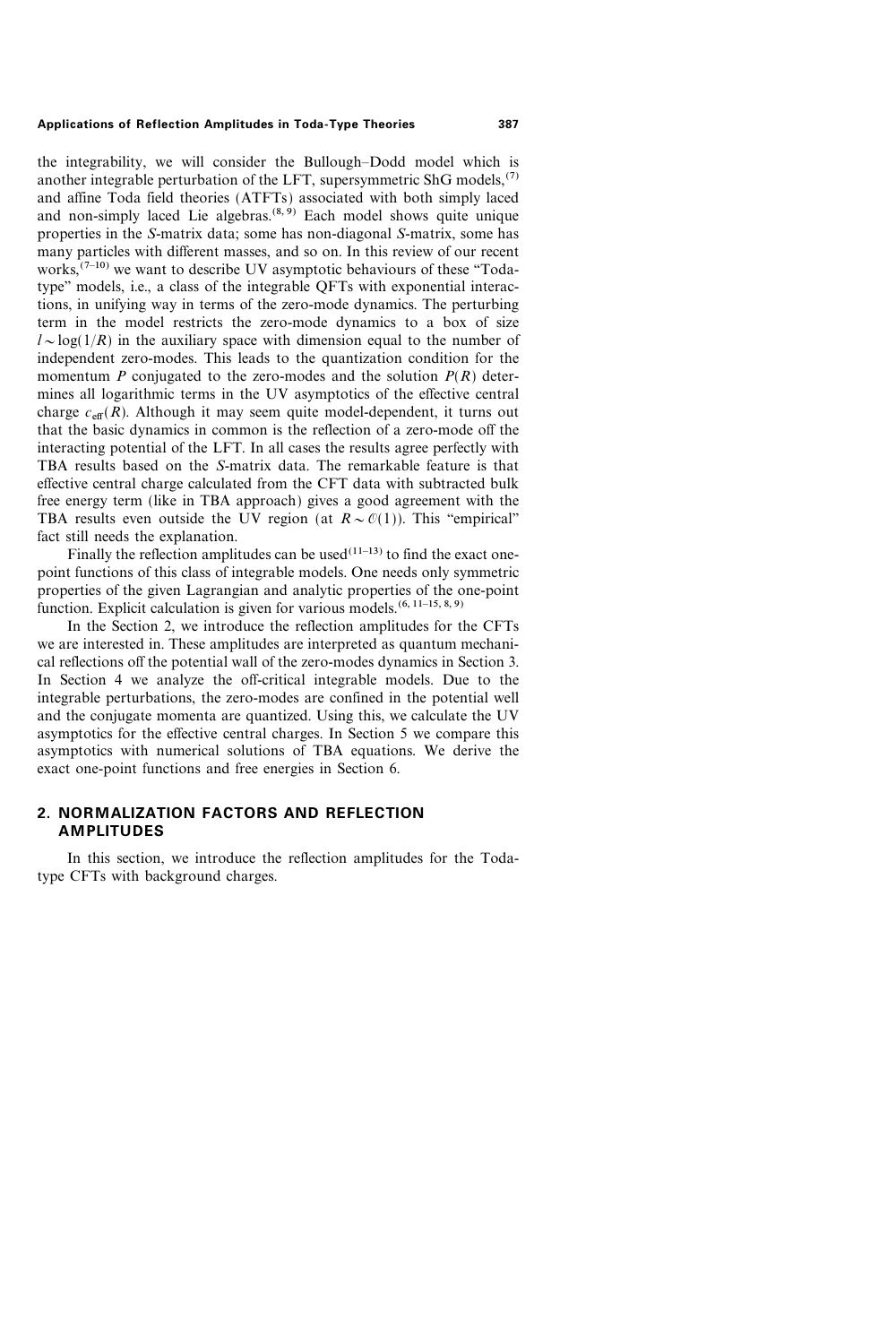# 2.1. Toda-Type CFTs

We start with non-affine Toda theories (NATTs) whose actions are given by

$$
\mathscr{A} = \int d^2x \left[ \frac{1}{8\pi} (\partial_\mu \varphi)^2 + \sum_{i=1}^r \mu_i e^{b \mathbf{e}_i \cdot \varphi} \right]
$$
 (1)

where  $e_i$ ,  $i=1,\dots, r$  are the simple roots of the Lie algebra G of rank r. For simply laced algebras, the  $\mu_i$ 's are all the same as  $\mu$ . Non-simply laced ATFTs have standard simple roots with  $e_i^2 = 2$  and nonstandard simple roots with  $e_i^2 = \xi^2 (\neq 2)$ . We choose the corresponding parameters  $\mu_i$  as  $\mu$ (for standard roots) and  $\mu'$  (for nonstandard ones), respectively.<sup>6</sup>

The simplest case is the  $A_1$  NATT, or the LFT with an action

$$
\mathscr{A} = \int d^2x \left[ \frac{1}{8\pi} (\partial_\mu \varphi)^2 + \mu e^{\sqrt{2} b \varphi} \right]
$$
 (2)

With appropriate background charges, these Toda-type QFTs are the CFTs. To describe the generator of conformal symmetry we introduce the complex coordinates  $z = x_1 + ix_2$  and  $\bar{z} = x_1 - ix_2$  and vector:

$$
\mathbf{Q} = b\mathbf{p} + \frac{1}{b}\mathbf{p}^{\vee}, \qquad \mathbf{p} = \frac{1}{2} \sum_{\alpha > 0} \alpha, \qquad \mathbf{p}^{\vee} = \frac{1}{2} \sum_{\alpha > 0} \alpha^{\vee} \tag{3}
$$

where the sum in definition of Weyl vector  $\rho$  ( $\rho^{\vee}$ ) runs over all positive roots  $\alpha$  (co-roots  $\alpha^{\vee}$ ) of G.

The holomorphic stress-energy tensor

$$
T(z) = -\frac{1}{2}(\partial_z \varphi)^2 + \mathbf{Q} \cdot \partial_z^2 \varphi \tag{4}
$$

ensures the local conformal invariance of the NATT with the central charge  $c = r + 12Q^2$ . For the simply laced algebras, these expressions are simplified due to  $\mathbf{Q} = Q\mathbf{p}$  with  $Q = b + 1/b$  that the central charge is given by  $c =$  $r(1 + h(h+1) Q^2)$  (*h* is Coxeter number).

Another model we are interested in is the  $N=1$  supersymmetric LFT with an action

$$
\mathcal{A} = \int d^2x \frac{1}{8\pi} (\partial_a \phi)^2 - \frac{1}{2\pi} (\bar{\psi} \partial \bar{\psi} + \psi \bar{\partial} \psi) + i\mu b^2 \psi \bar{\psi} e^{b\phi} + \frac{\pi \mu^2 b^2}{2} e^{2b\phi} \tag{5}
$$

<sup>6</sup> We choose the convention that the length squared of the long roots are four for  $C_r^{(1)}$  and two for the other untwisted algebras.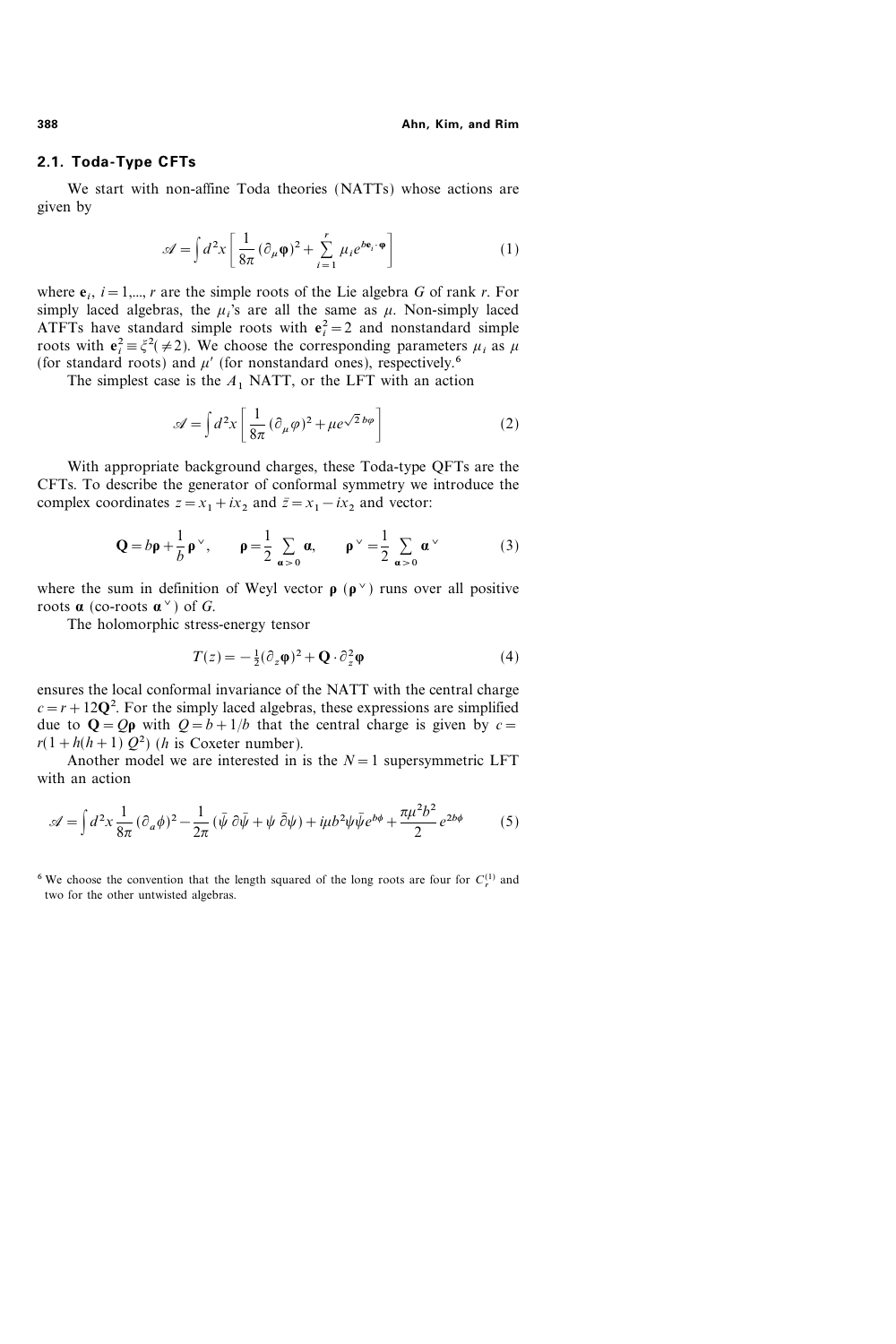The super-LFT with the background charge  $Q = b + 1/b$  has the central charge  $c_{SL} = 3/2(1 + 2Q^2)$ .

# 2.2. Reflection Amplitudes

#### 2.2.1. NATTs

Besides the conformal invariance the NATT possesses extended symmetry generated by  $W(G)$ -algebra. The full chiral  $W(G)$ -algebra contains r holomorphic fields  $W_i(z)$   $(W_2(z) = T(z))$  with spins j which follows the exponents of Lie algebra G. The primary fields  $\Phi_w$  of  $W(G)$  algebra are classified by r eigenvalues  $w_i$ ,  $j=1,\dots, r$  of the operator  $W_{i,0}$  (the zeroth Fourier component of the current  $W_i(z)$ :

$$
W_{j,0}\Phi_w = w_j \Phi_w, \qquad W_{j,n}\Phi_w = 0, \qquad n > 0 \tag{6}
$$

The exponential fields

$$
V_a(x) = e^{(\mathbf{Q} + a) \cdot \varphi(x)}\tag{7}
$$

are spinless conformal primary fields with dimensions  $\Delta(\mathbf{a})=w_2(\mathbf{a})=$  $(Q^2 - a^2)/2$ . The fields  $V_a$  are also primary with respect to all chiral algebra  $W(G)$  with the eigenvalues w<sub>i</sub> depending on **a**. The functions  $w_i(a)$ , which define the representation of  $W(G)$ -algebra possess the symmetry with respect to the Weyl group *W* of Lie algebra  $G$ , <sup>(16, 17)</sup> i.e.,  $w_j(\hat{s}\mathbf{a})=w_j(\mathbf{a})$ ; for any  $\hat{s} \in \mathcal{W}$ . It means that the fields  $V_{s\alpha}$  for different  $\hat{s} \in \mathcal{W}$  are reflection images of each other and are related by the linear transformation:

$$
V_a(x) = R_s(a) V_{sa}(x)
$$
 (8)

where  $R_{\epsilon}(\boldsymbol{a})$  is the "reflection amplitude." This function is an important object in CFT and plays a crucial role in the calculation of the one-point functions in perturbed  $CFT$ .<sup>(19)</sup>

To calculate the function  $R_s(a)$  for simply laced NATTs, we introduce the fields  $\Phi_w$ :

$$
\Phi_w(x) = N^{-1}(a) V_a(x) \tag{9}
$$

where normalization factor  $N(a)$  is chosen in the way that field  $\Phi_w$  satisfies the conformal normalization condition

$$
\langle \Phi_w(x) \Phi_w(y) \rangle = \frac{1}{|x - y|^{4d}} \tag{10}
$$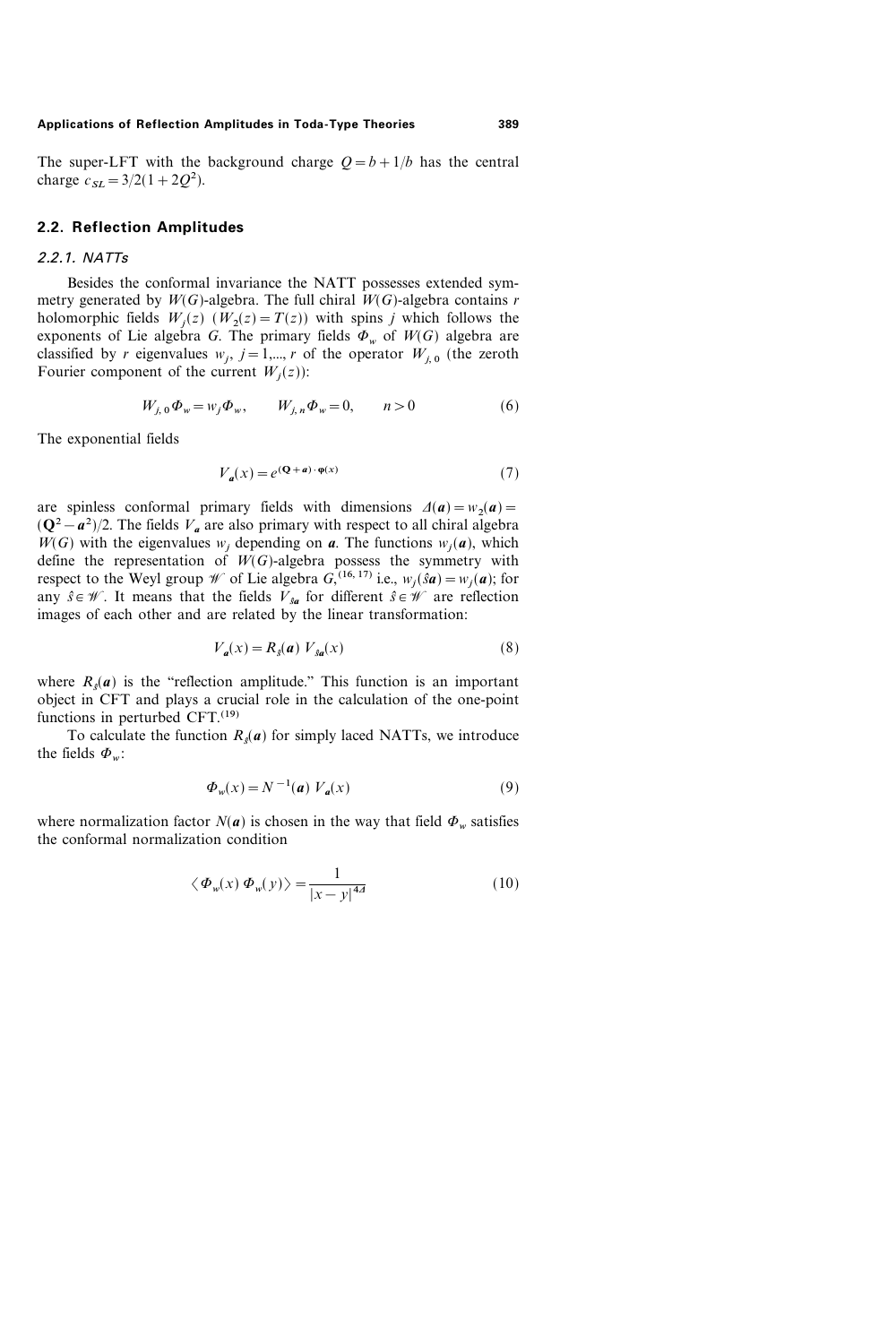The normalized fields  $\Phi_w$  are invariant under reflection transformations and hence;

$$
R_s(a) = \frac{N(a)}{N(\hat{s}a)}\tag{11}
$$

For the calculation of the normalization factor  $N(a)$ , we can use the integral representation for the correlation functions of the  $W(G)$ -invariant CFT. (See ref. 16 for details.) We note that operators  $\hat{Q}_i$  defined as

$$
\hat{Q}_i = \mu \int d^2x \, e^{b\mathbf{e}_i \cdot \mathbf{\varphi}(x)} \tag{12}
$$

commute with all of the elements of  $W(G)$ -algebra and can be used as screening operators for the calculation of the correlation functions in the NATT. If parameters  $\boldsymbol{a}$  satisfy the condition

$$
2\mathbf{Q} + 2a + \sum_{i=1}^{r} k_i \mathbf{e}_i = 0 \tag{13}
$$

with non-negative integer  $k_i$ , we obtain from Eqs. (9) and (10) the following expression for the function  $N(a)$  in terms of Coulomb integrals:<sup>(16)</sup>

$$
N^{2}(\mathbf{a}) = |x|^{4d} \left\langle V_{\mathbf{a}}(x) V_{\mathbf{a}}(0) \prod_{i=1}^{r} \frac{\hat{Q}_{i}^{k_{i}}}{k_{i}!} \right\rangle
$$
 (14)

where the expectation value in Eq. (14) is taken over the Fock vacuum of massless fields  $\varphi$  with the correlation functions

$$
\langle \varphi_a(x) \varphi_b(y) \rangle = -\delta_{ab} \log |x - y|^2
$$

The normalization integral can be calculated and the result has the form:

$$
N^{2}(a) = (\pi \mu \gamma(b^{2}))^{-2\rho \cdot (Q+a)/b}
$$
  
 
$$
\times \prod_{\alpha > 0} \frac{\Gamma(1 + Q_{\alpha}/b) \Gamma(1 + Q_{\alpha}b) \Gamma(1 + a_{\alpha}/b) \Gamma(1 + a_{\alpha}b)}{\Gamma(1 - Q_{\alpha}/b) \Gamma(1 - Q_{\alpha}b) \Gamma(1 - a_{\alpha}/b) \Gamma(1 - a_{\alpha}b)} \qquad (15)
$$

in terms of the scalar products

$$
Q_{\alpha} = \mathbf{Q} \cdot \mathbf{\alpha}, \qquad a_{\alpha} = a \cdot \mathbf{\alpha} \tag{16}
$$

where the product runs over all positive roots of Lie algebra G.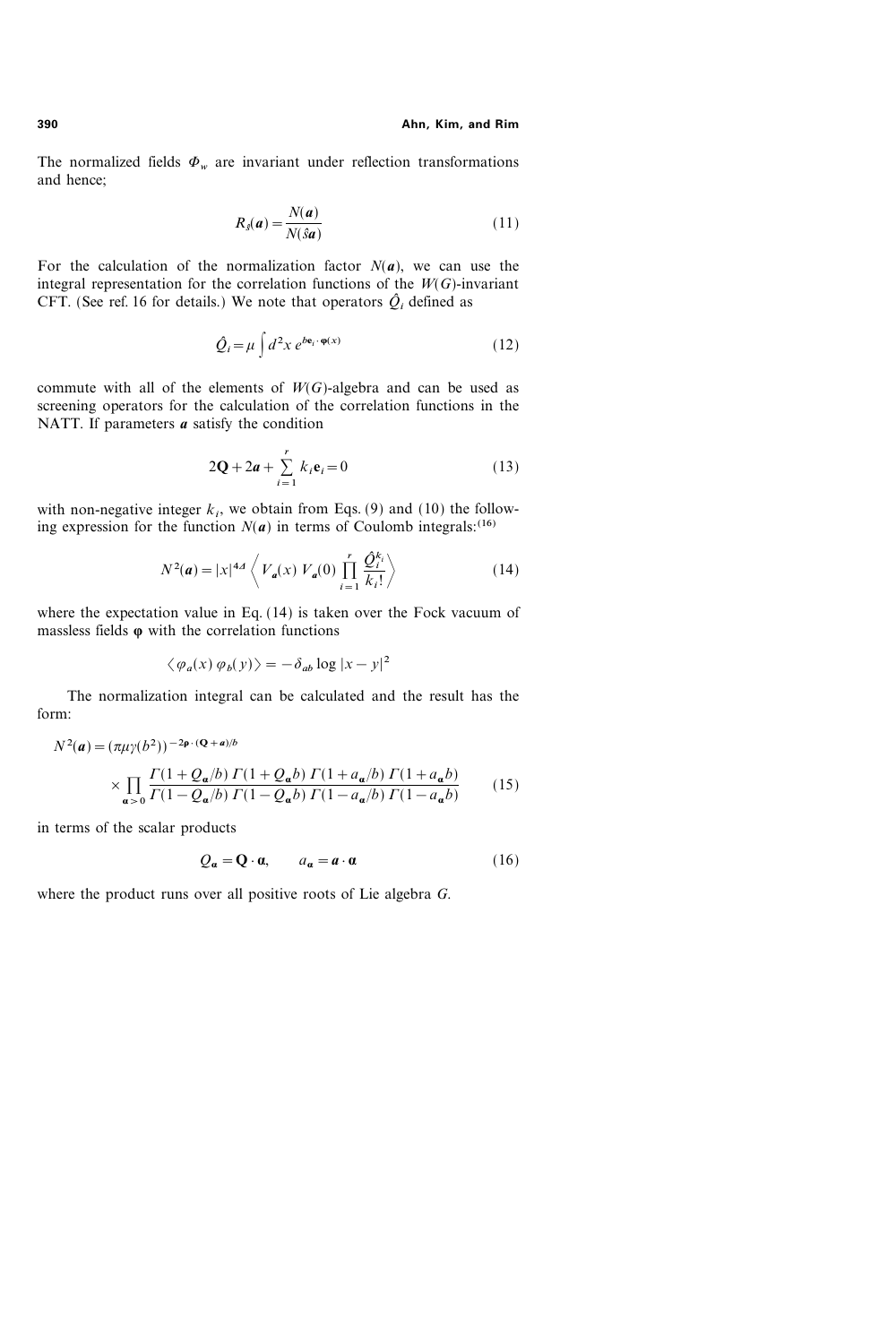We accept Eq. (15) as the proper analytical continuation of the function  $N^2(a)$  for all a. It gives us the following expression for the reflection amplitude  $R_{\epsilon}(a)$ :

$$
R_{\rm s}(\mathbf{a}) = \frac{N(\mathbf{a})}{N(\hat{s}\mathbf{a})} = \frac{A_{\hat{s}\mathbf{a}}}{A_{\mathbf{a}}} \tag{17}
$$

where

$$
A_a = (\pi \mu \gamma(b^2))^{\rho \cdot a/b} \prod_{\alpha > 0} \Gamma(1 - a_{\alpha}/b) \Gamma(1 - a_{\alpha}b) \tag{18}
$$

For non-simply laced NATTs, the expression is generalized to

$$
A_{\mathbf{a}} = \prod_{i=1}^{r} \left[ \pi \mu_i \gamma (\mathbf{e}_i^2 b^2 / 2) \right]^{\omega_i^{\vee} \cdot \mathbf{a}/b} \prod_{\alpha > 0} \Gamma(1 - a_{\alpha^{\vee}} / b) \Gamma(1 - a_{\alpha} b) \tag{19}
$$

here  $a_{\bf{a}} = \bf{a} \cdot \bf{a}$ ,  $a_{\bf{a}} \cdot \bf{a} \cdot \bf{a}$  and vectors  $\bf{\omega}$  are the co-weights of G, satisfying the condition  $\mathbf{\omega}_i^{\vee} \cdot \mathbf{e}_j = \delta_{ij}$ .

The reflection relation Eq. (8) can be written in more symmetric form as:

$$
A_{a}V_{a}(x) = A_{sa}V_{sa}(x), \qquad \hat{s} \in \mathcal{W}
$$
 (20)

In following we will be interested in the values of functions  $A_{\mathbf{a}}$  for imaginary  $a=iP$ . We denote as  $V(P, x) = V_{ip}(x)$  and  $A(P) = A_{ip}$ . Using these objects we can construct the combination which is invariant under the Weyl reflections:

$$
\Psi_{\mathbf{P}} = \sum_{\hat{s} \in \mathscr{W}} A(\hat{s} \mathbf{P}) \ V(\hat{s} \mathbf{P}) \tag{21}
$$

From the above expression, we can find

$$
\frac{A(\hat{s}_i \mathbf{P})}{A(\mathbf{P})} = S_L(\mathbf{e}_i, \mathbf{P})
$$
  
=  $\left[ \pi \mu_i \gamma (\mathbf{e}_i^2 b^2 / 2) \right]^{-i \mathbf{P} \cdot \mathbf{e}_i^{\vee} / b} \frac{\Gamma(1 + i \mathbf{P} \cdot \mathbf{e}_i b) \Gamma(1 + i \mathbf{P} \cdot \mathbf{e}_i^{\vee} / b)}{\Gamma(1 - i \mathbf{P} \cdot \mathbf{e}_i b) \Gamma(1 - i \mathbf{P} \cdot \mathbf{e}_i^{\vee} / b)}$  (22)

From Eq. (22), we see that the functional form of  $S_L$  is independent of the algebra under consideration. Considering the simplest case  $(A_1 \text{ Toda})$ , we identify that  $S_L$  is the reflection amplitude of LFT  $R(iP) = S_L(\sqrt{2} P)$  where

$$
S_L(P) = (\pi \mu \gamma(b^2))^{-iP/b} \frac{\Gamma(1+iPb) \Gamma(1+iP/b)}{\Gamma(1-iPb) \Gamma(1-iP/b)}
$$
(23)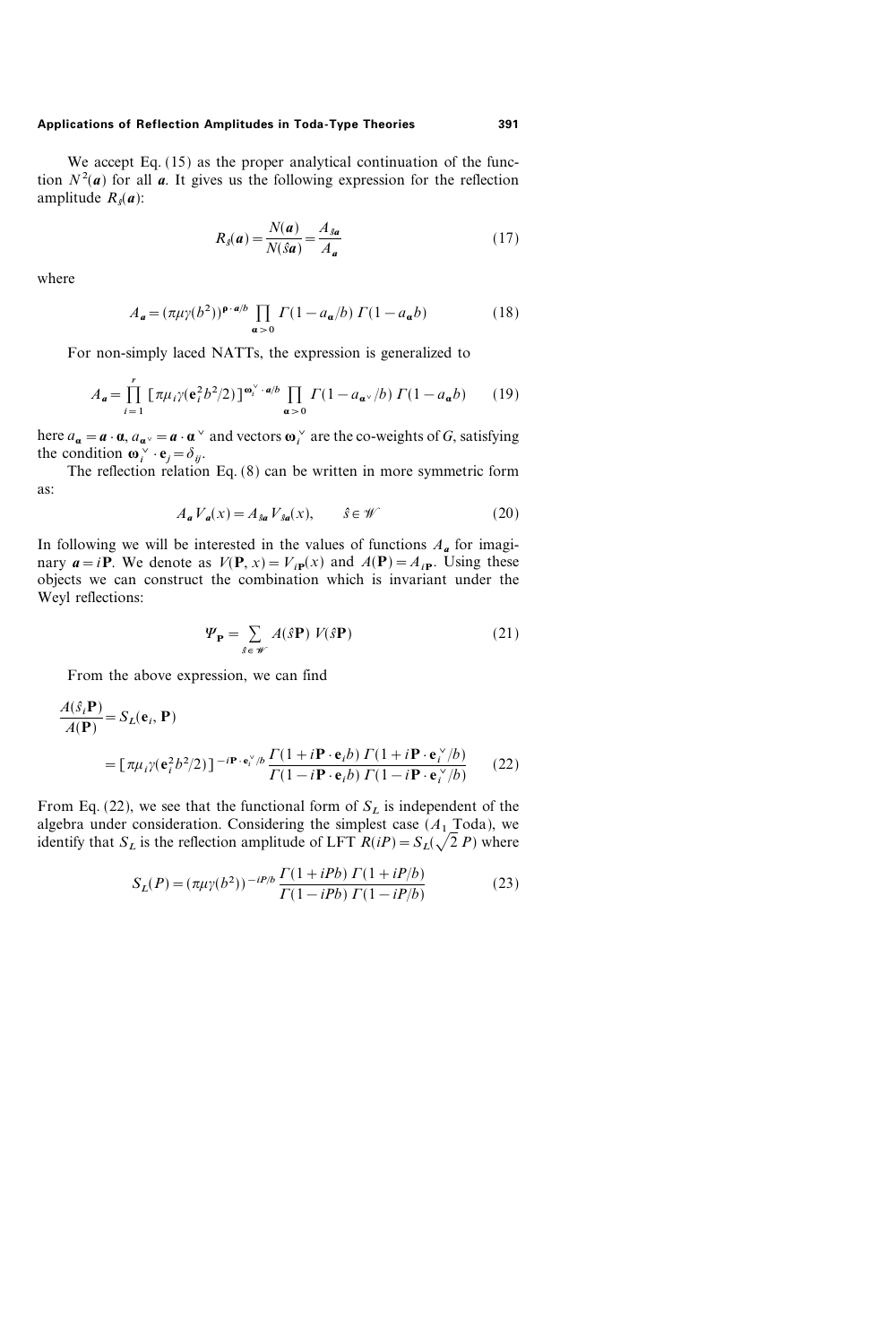#### 2.2.2. Super-LFT

Due to the superconformal symmetry, the primary fields of the super-LFT can be devided into two sectors. The (NS) primary fields are given by

$$
V_{\alpha}(z, \bar{z}, \theta, \theta) = \phi_{\alpha}(z, \bar{z}) + \theta \psi_{\alpha}(z, \bar{z}) + \theta \psi_{\alpha}(z, \bar{z}) - \theta \theta \phi_{\alpha}(z, \bar{z})
$$

with dimensions

$$
\varDelta_{\alpha} = \frac{1}{2}\alpha(Q - \alpha)
$$

and the (R) fields by

 $\sigma^{(\varepsilon)}V_{\alpha}$ 

where  $\sigma^{(e)}$  is the "twist field" with dimension 1/16 so that the dimension of the (R) fields are

$$
\varDelta_{\alpha} = \tfrac{1}{16} + \tfrac{1}{2}\alpha(Q - \alpha)
$$

The reflection amplitudes of the super-LFT defined from the structure constants have been derived from the structure constants in refs. 20 and 21. The reflection amplitudes for the (NS) fields are

$$
S_{\rm NS}(P) = -\left(\frac{\pi\mu}{2}\gamma\left(\frac{1+b^2}{2}\right)\right)^{-2iP/b}\frac{\Gamma(1+iPb)\,\Gamma(1+iP/b)}{\Gamma(1-iPb)\,\Gamma(1-iP/b)}\tag{24}
$$

and for the (R) fields

$$
S_{\mathbf{R}}(P) = \left(\frac{\pi\mu}{2}\gamma\left(\frac{1+b^2}{2}\right)\right)^{-2iP/b}\frac{\Gamma(1/2+iPb)\Gamma(1/2+iP/b)}{\Gamma(1/2-iPb)\Gamma(1/2-iP/b)}\tag{25}
$$

# 3. REFLECTIONS OF ZERO-MODES

In this section we introduce the wave functional interpretation of the primary fields of the LFT using the zero-mode following ref. 6 and show how to generalize it to NATTs by considering the wave functionals  $\Psi[\varphi(x)]$  whose asymptotic behaviours are described by the wave functions of the zero-modes in higher dimensions.

# 3.1. LFT

Consider LFT on a cylinder of circumference  $2\pi$  with the cartesian coordinates  $x_1$ ,  $x_2$  where  $x_2$  along the cylinder is defined as the imaginary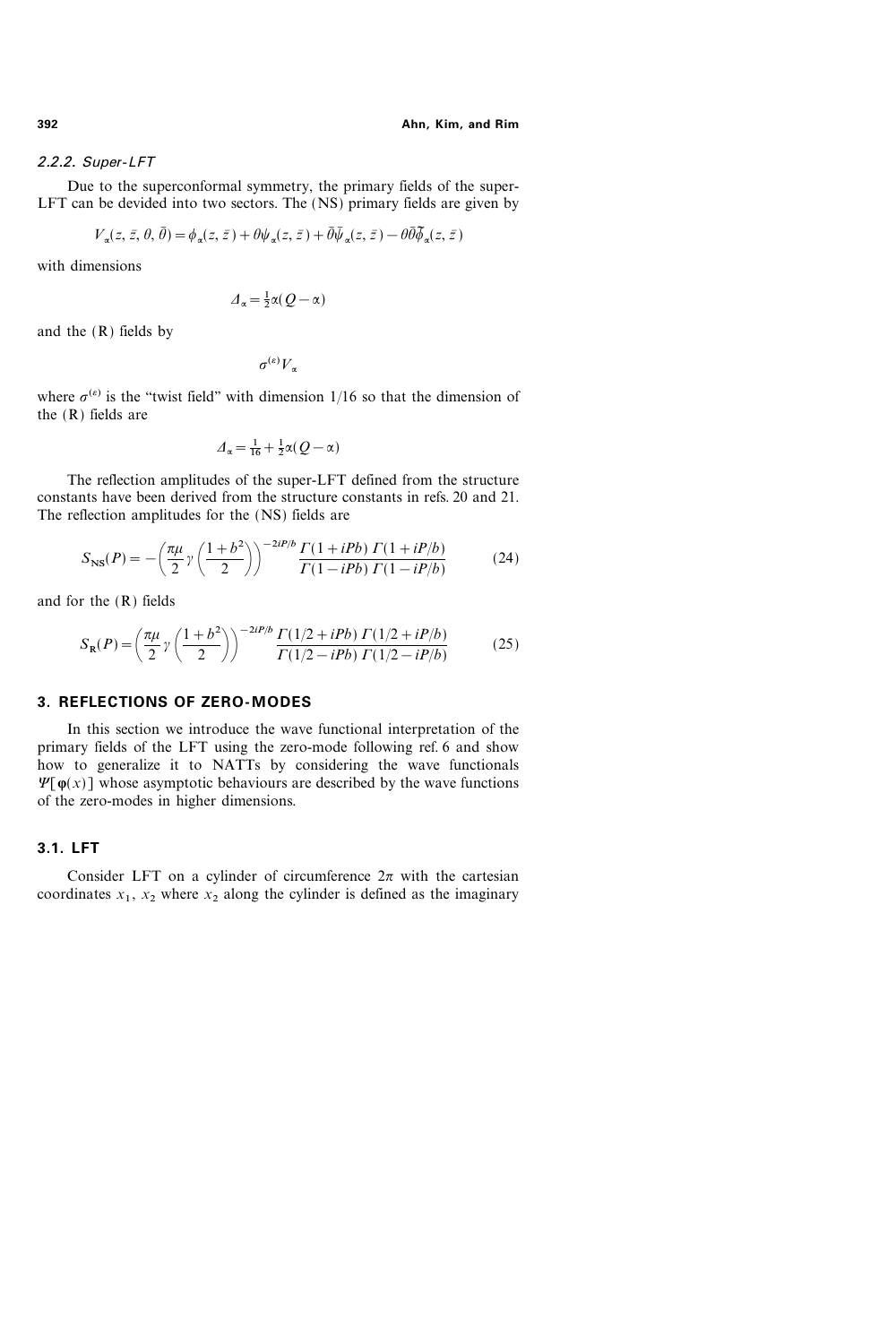time and  $x_1 \sim x_1 + 2\pi$  is the space coordinate. The Hamiltonian acting in the space of states  $\mathscr A$  of LFT

$$
H = -\frac{c_L}{12} + L_0 + \bar{L}_0 \tag{26}
$$

generates translations along the time  $x<sub>2</sub>$ .

The conformal structure can be formulated in terms of the "zeromode" of the Liouville field  $\phi(x)$  defined by

$$
\phi_0 = \int_0^{2\pi} \phi(x) \frac{dx_1}{2\pi}
$$
\n(27)

As  $\phi_0 \rightarrow -\infty$  in the configuration space, one can neglect the exponential interaction term in the LFT action so that one can expand  $\phi(x)$  as a free massless field  $(z=x_1+ix_2)$ 

$$
\phi(x) = \phi_0 - \mathcal{P}(z - \bar{z}) + \sum_{n \neq 0} \left( \frac{ia_n}{n} e^{inz} + \frac{i\bar{a}_n}{n} e^{inz} \right)
$$
(28)

where the momentum conjugate to the zero-mode  $\phi_0$  and oscillators satisfy

$$
\mathcal{P} = -\frac{i}{2} \frac{\partial}{\partial \phi_0}, \qquad [a_m, a_n] = \frac{m}{2} \delta_{m+n}, \qquad [\bar{a}_m, \bar{a}_n] = \frac{m}{2} \delta_{m+n} \qquad (29)
$$

The Virasoro generators can be written in terms of these modes. The space of states is now represented as

$$
\mathcal{A}_0 = \mathcal{L}_2(-\infty < \phi_0 < \infty) \otimes \mathcal{F} \tag{30}
$$

where  $\mathcal{L}_2$  is the two-dimensional phase space spanned by  $\phi_0$  and its conjugate momentum  $\mathscr P$  and  $\mathscr F$  is the Fock space of the oscillators.

Any state  $s \in \mathcal{A}$  can be represented by a wave functional  $\Psi_s[\phi(x_1)]$  in the  $\phi_0 \rightarrow -\infty$  asymptotic limit. In particular, the wave functional for the primary state  $v_P$  corresponds to

$$
\Psi_{v_p}[\phi(x_1)] = (e^{iP\phi_0} + S(P) e^{-iP\phi_0}) |0\rangle \quad \text{as} \quad \phi_0 \to -\infty \quad (31)
$$

where  $S(P)$  is the reflection coefficient of the asymptotic wave functional. One can check that the wave functional of asymptotic form Eq. (31) has correct conformal dimension by acting  $L_0$ . The coefficient  $S(P)$  should be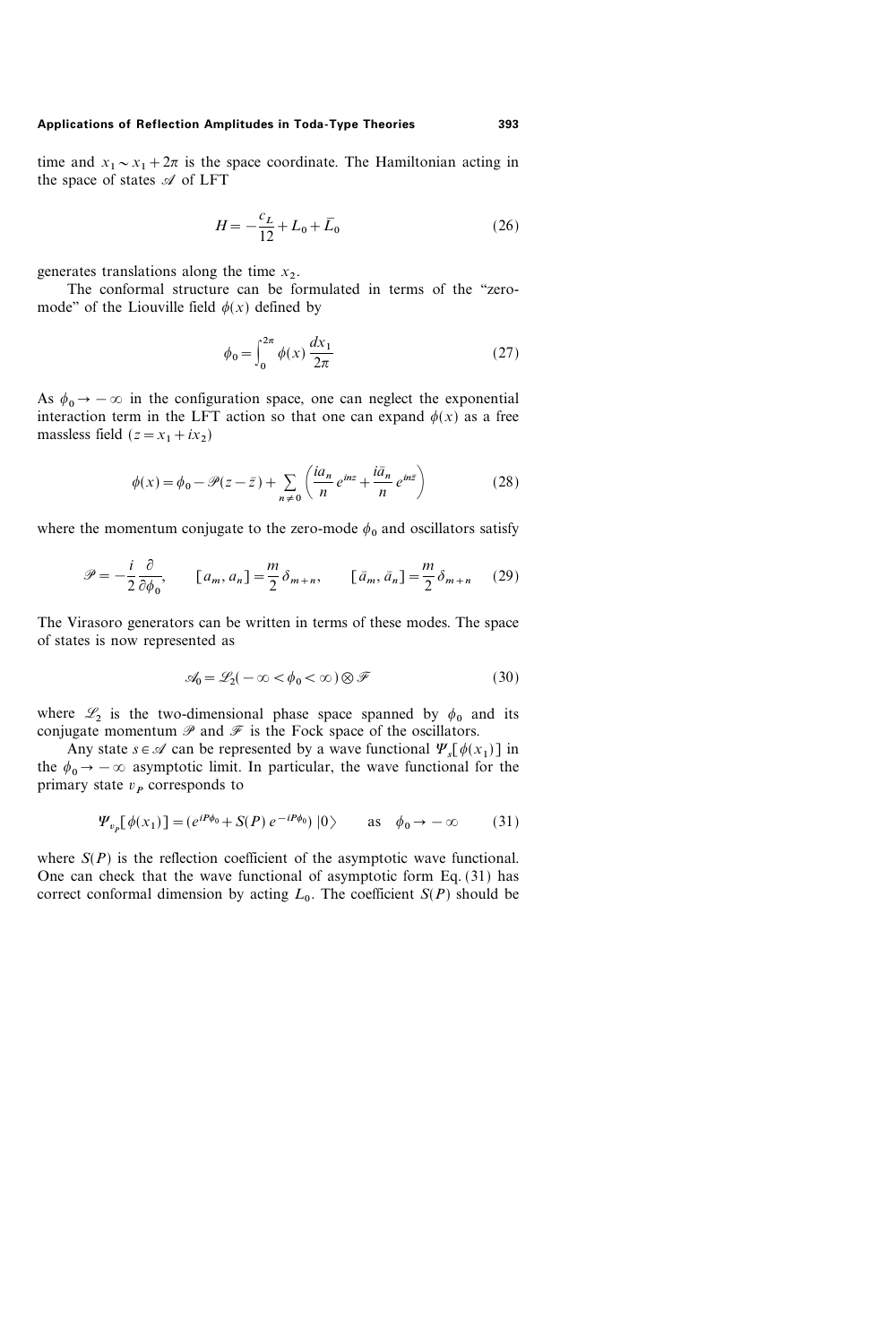the reflection amplitude  $S_L(P)$  introduced earlier since the wave functional  $\Psi_{v}$  for the primary state  $v_{-P}$  is  $S_L(-P)$   $\Psi_{v}$  along with

$$
S_L(P) S_L(-P) = 1
$$
\n(32)

In this framework, one can check the validity of the reflection amplitude by taking semiclassical limit  $b \rightarrow 0$  and using duality. Since P is of the order of  $\mathcal{O}(b)$ , one can neglect the oscillators and keep only the zeromode  $\phi_0$  so that the Hamiltonian is approximated as

$$
H_0 = -\frac{1}{12} - \mathcal{P}^2 + 2\pi\mu e^{\sqrt{2}b\phi_0}
$$
 (33)

The exact wave function of  $\phi_0$  for the Hamiltonian is well-known whose asymptotic form as  $\phi_0 \rightarrow -\infty$  is given by Eq. (31) with

$$
S(P) = -\left(\frac{\pi\mu}{b^2}\right)^{-iP/b} \frac{\Gamma(1+iP/b)}{\Gamma(1-iP/b)}
$$
(34)

It is straightforward to check this result is consistent with the non-perturbative reflection amplitude Eq. (23) perturbatively.

### 3.2. NATTs

The zero-modes of the fields  $\varphi(x)$  are defined as:

$$
\varphi_0 = \int_0^{2\pi} \varphi(x) \frac{dx_1}{2\pi} \tag{35}
$$

Here we consider the NATT on an infinite plane cylinder of circumference  $2\pi$  with coordinate  $x_2$  along the cylinder playing the role of imaginary time. In the asymptotic region where the potential terms in the NATT action become negligible  $(e_i \cdot \phi_0 \rightarrow -\infty$  for all *i*), the fields can be expanded in terms of free field operators  $a_n$ 

$$
\varphi(x) = \varphi_0 - \mathcal{P}(z - \bar{z}) + \sum_{n \neq 0} \left( \frac{i \mathbf{a}_n}{n} e^{inz} + \frac{i \bar{\mathbf{a}}_n}{n} e^{-in\bar{z}} \right)
$$
(36)

where  $\mathscr{P}=-i\nabla_{\varphi_0}$  is the conjugate momentum of  $\varphi_0$ . In this region any state of the NATT can be decomposed into a direct product of two parts, namely, a wave function of the zero-modes and a state in Fock space generated by the operators  $a_n$ . In particular, the wave functional corresponding to the primary state Eq.  $(21)$  can be expressed as a direct product of a wave function of the zero-modes  $\varphi_0$  and Fock vacuum:

$$
\Psi_{\mathbf{P}}[\varphi(x)] \sim \Psi_{\mathbf{P}}(\varphi_0) \otimes |0\rangle \tag{37}
$$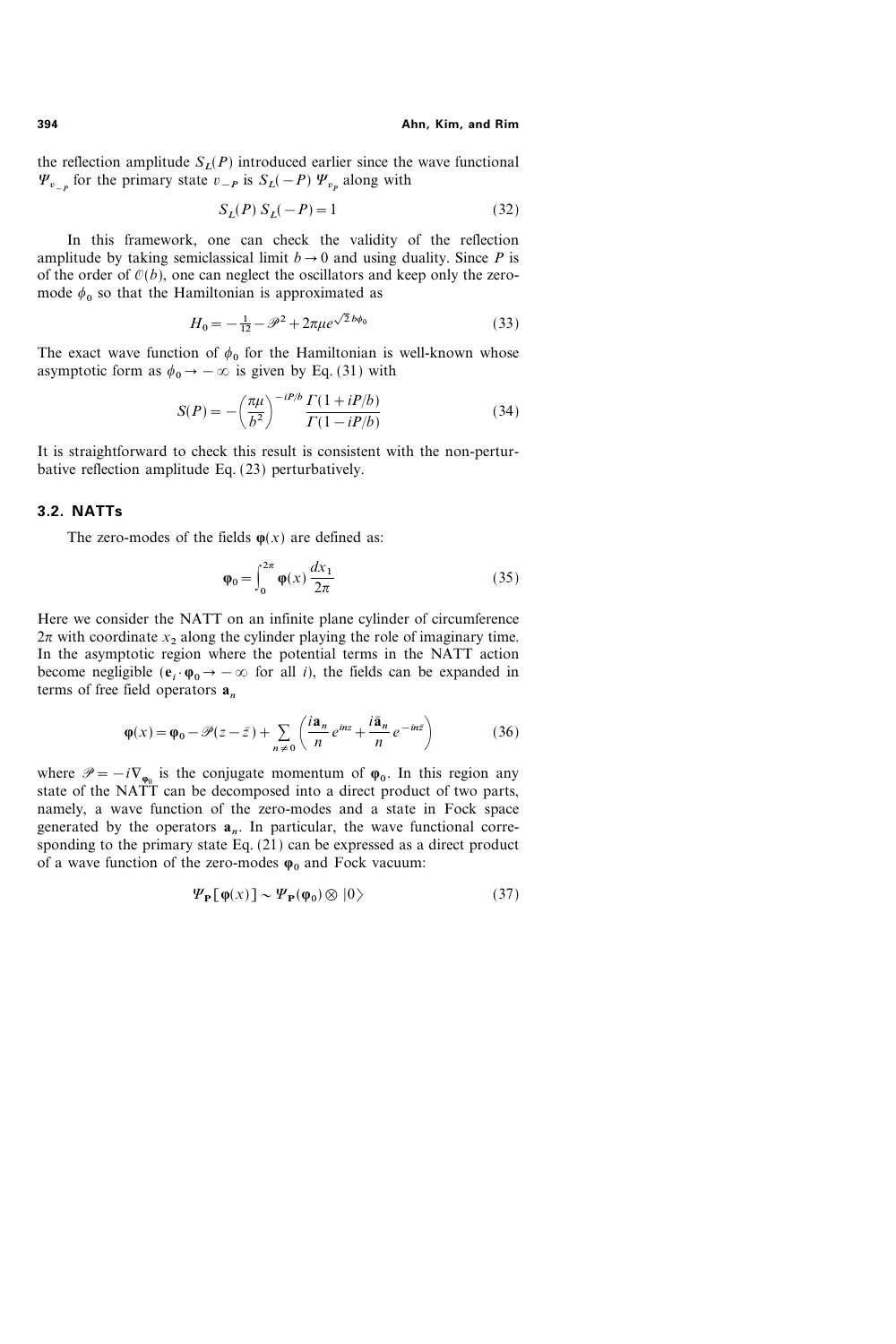where the wave function  $\Psi_{\mathbf{p}}(\varphi_0)$  in this asymptotic region is a superposition of plane waves with momenta  $\hat{s}P$ .

The reflection amplitudes of the NATT defined in the previous section can be interpreted as those for the wave function of the zero-modes in the presence of potential walls. This can be understood most clearly in the semiclassical limit  $b \rightarrow 0$  where one can neglect the operators  $a_n$  in Eq. (36) even for significant values of the parameters  $\mu_i$ . The full quantum effect can be implemented simply by introducing the exact reflection amplitudes which take into account also non-zero-mode contributions.<sup>(6)</sup> The resulting Schrödinger equation is given by

$$
\left[ \ -\frac{r}{12} - \nabla_{\mathbf{\varphi}_0}^2 + \sum_{i=1}^r 2\pi \mu_i e^{b\mathbf{e}_i \cdot \mathbf{\varphi}_0} \right] \, \Psi_{\mathbf{P}}(\mathbf{\varphi}_0) = E_0 \, \Psi_{\mathbf{P}}(\mathbf{\varphi}_0) \tag{38}
$$

with the ground state energy

$$
E_0 = -\frac{r}{12} + \mathbf{P}^2 \tag{39}
$$

Here the momentum  $P$  is any continuous real vector. The effective central charge can be obtained from Eq.  $(39)$  where  $\mathbb{P}^2$  takes the minimal possible value for the perturbed theory. Since only asymptotic form of the wave function matters, we derive the reflection amplitudes of the ATFTs in the way that we need only the LFT result.

In the  $\mu_i \rightarrow 0$  limit which will be of our interest, the potential vanishes almost everywhere except for the values of  $\varphi_0$  where some of exponential terms in the potential become large enough to overcome the small value of  $\mu_i$ . In this case, each exponential term  $e^{\overline{b} \cdot \phi_0}$  in the interaction represents a wall with  $e_i$ , being its normal vector. If we consider the behaviour of a wave function near a wall normal to  $e_i$ , where the effect of other interaction terms becomes negligible, the problem becomes equivalent to the LFT in the  $e_i$  direction. The potential becomes flat in the  $(r-1)$ -dimensional orthogonal directions. The asymptotic form of the energy eigenfunction is then given by the product of that of Liouville wave function and  $(r-1)$ dimensional plane wave,

$$
\Psi \sim [e^{iP_i \varphi_{0i}} + S_L(\mathbf{e}_i, vP) e^{-iP_i \varphi_{0i}}] e^{i\mathbf{P}_\perp \cdot \mathbf{\varphi}_0}
$$
  
 
$$
\sim e^{i\mathbf{P} \cdot \mathbf{\varphi}_0} + S_L(\mathbf{e}_i, \mathbf{P}) e^{i\hat{\mathbf{s}}_i \mathbf{P} \cdot \mathbf{\varphi}_0}
$$
 (40)

where  $\hat{s}$ , denotes the Weyl reflection by the simple root  $e_i$ , and  $P_i$ , the component of **P** along  $e_i$ , direction.  $S_i(e_i, P)$  is defined in Eq. (22). Since the wave function interpretation makes sense only in the semiclassical limit, it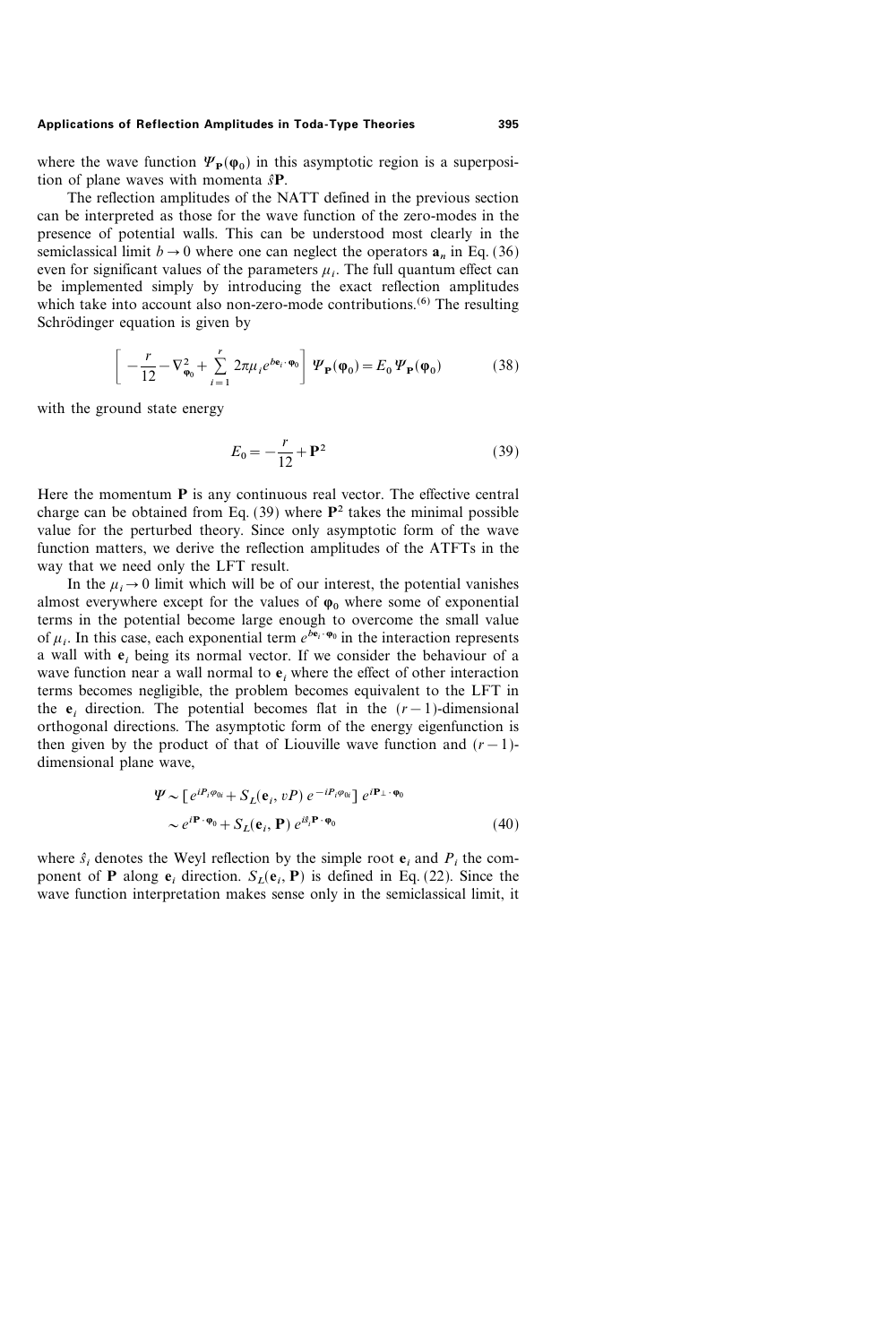is the  $b \rightarrow 0$  limit of Eq. (23) which can be obtained from the solution of the Schrödinger equation for the LFT.

We can see from Eq. (40) that the momentum of the reflected wave by the *i*th wall is given by the Weyl reflection  $\hat{s}_i$  acting on the incoming momentum. If we consider the reflections from all the potential walls, the wave function in the asymptotic region is a superposition of the plane waves reflected by potential walls in different ways. The momenta of these waves form the orbit of the Weyl group  $W$  of the Lie algebra G;

$$
\Psi_{\mathbf{P}}(\varphi_0) \simeq \sum_{\hat{s} \in \mathscr{W}} A(\hat{s} \mathbf{P}) e^{i\hat{s} \mathbf{P} \cdot \varphi_0}
$$
(41)

This is indeed the wave function representation of the primary field (21) in the asymptotic region. It follows from Eq. (40) that the amplitudes  $A(\mathbf{P})$ satisfy the relations

$$
\frac{A(\hat{s}_i \mathbf{P})}{A(\mathbf{P})} = S_L(\mathbf{e}_i, \mathbf{P})
$$
\n(42)

which is the same as Eq.  $(23)$ . Equation  $(42)$  is solved by

$$
A(\mathbf{P}) = \prod_{i=1}^{r} \left[ \pi \mu_i \gamma(\mathbf{e}_i^2 b^2 / 2) \right] \omega_i^{\omega_i} \cdot \mathbf{P}/b \prod_{\alpha > 0} \Gamma(1 - i P_{\alpha} b) \Gamma(1 - i P_{\alpha^{\vee}} / b) \tag{43}
$$

and we recover the result (19) calculated in the previous section.

### 3.3. Super-LFT

The super-LFT is a super-CFT which satisfies the usual super-Virasoro algebra. The space of states for the super-LFT can be expressed by

$$
\mathcal{A}_0 = \mathcal{L}_2(-\infty < \phi_0 < \infty, \psi_0) \otimes \mathcal{F} \tag{44}
$$

where the fermionic zero-mode appears only for the  $(R)$  sector and  $\mathcal F$  is the Fock space of bosonic and fermionic oscillators. The appearance of bosonic and fermionic zero-modes in Eq. (44) is well-known from the super-CFT results. In the (NS) sector, there is no fermionic zero-mode since the fermion field satisfies the anti-periodic boundary condition while it appears in the (R) sector with periodic one. The zero-modes appear in the super-Virasoro generator  $L_0$  and  $S_0$  of the (R) sector in such a way that  $L_0$  contains the square of the conjugate momentum and  $S_0$  acts nontrivially only on the twist field.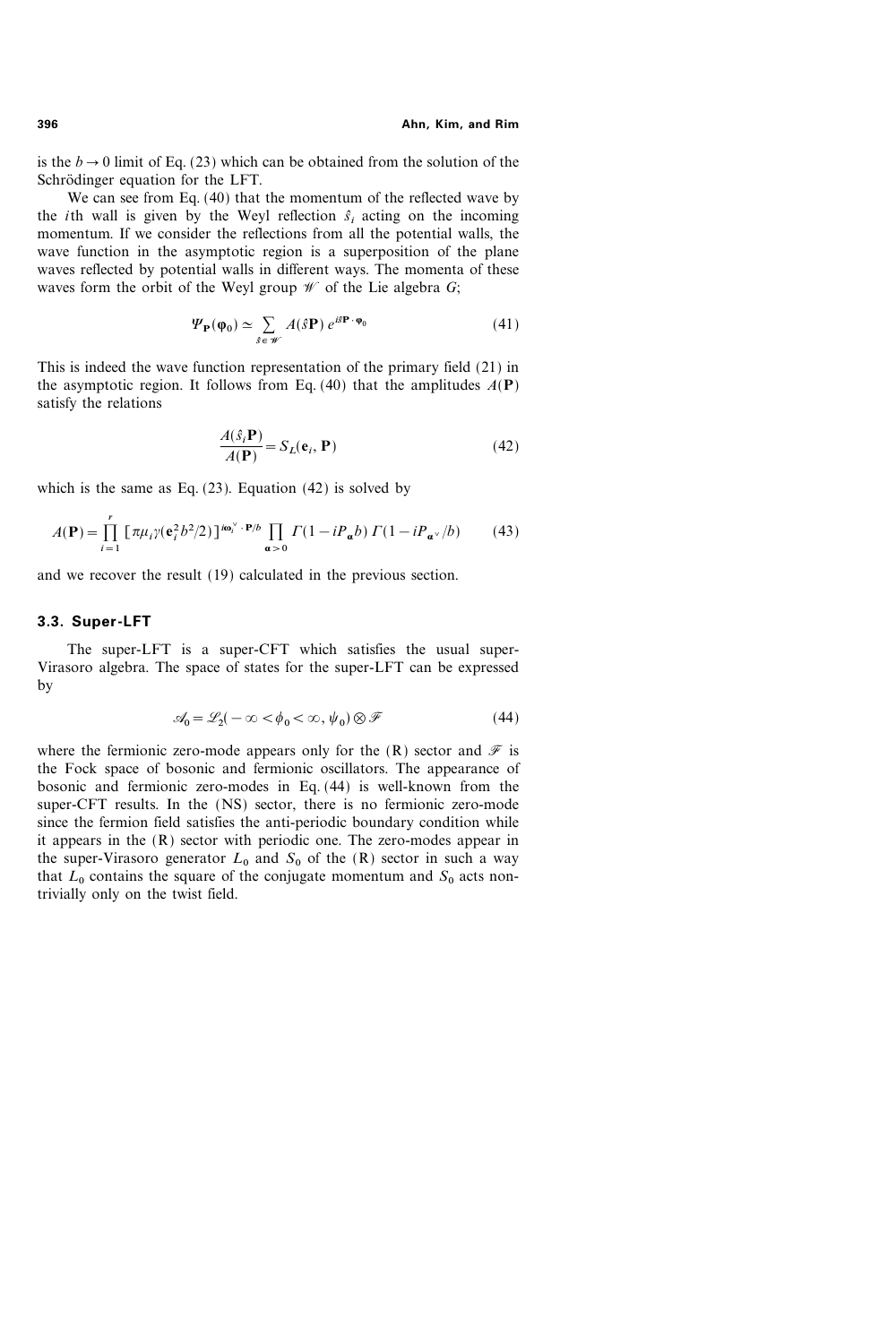The primary state  $v_p$  can be also expressed by a wave functional  $\Psi_{v_p}[\phi(x_1)]$  whose asymptotic form is given similarly as Eq. (40). The amplitude  $S(P)$  is either  $S_{NS}(P)$  or  $S_R(P)$  depending on the sector so that the wave functional  $\Psi_{v_{-p}}$  is given by  $S(-P) \Psi_{v_{n}}$ . One can also check the validity of this expression by taking the classical limit of  $b \rightarrow 0$ . Since P is small of order of  $\mathcal{O}(b)$ , one can neglect the oscillator part in Eq. (44) and study only the dynamics of zero-modes. In the (NS) sector, only bosonic zero-mode appears so that the Hamiltonian becomes

$$
H_0^{\text{NS}} = -\frac{1}{8} - \left(\frac{\partial}{\partial \phi_0}\right)^2 + \pi^2 \mu^2 b^2 e^{2b\phi_0}
$$

which is essentially the same as that of the LFT, hence the reflection amplitude becomes

$$
S_{\rm NS}(P) = -\left(\frac{\pi\mu}{2}\right)^{-(2i/b) P} \frac{\Gamma(1 + iP/b)}{\Gamma(1 - iP/b)}
$$

On the other hand, in the  $(R)$  sector, additional fermionic zero-mode is introduced in the hamiltonian by<sup>(22)</sup>

$$
H_0^{\mathbf{R}} = -\left(\frac{\partial}{\partial \phi_0}\right)^2 + \pi^2 \mu^2 b^2 e^{2b\phi_0} + 2\pi i \mu b^2 \psi_0 \bar{\psi}_0 e^{b\phi_0}
$$

Since the fermionic zero-mode satisfies

$$
\{\psi_0, \bar{\psi}_0\} = 0, \qquad \psi_0^2 = \bar{\psi}_0^2 = \frac{1}{2}
$$

we can represent it by

$$
\psi_0 = \frac{1}{\sqrt{2}} \sigma_1
$$
,  $\bar{\psi}_0 = \frac{1}{\sqrt{2}} \sigma_2$ ,  $\psi_0 \bar{\psi}_0 = \frac{i}{2} \sigma_3$ 

and the Hamiltonian becomes

$$
H_0^{\mathbf{R}} = \mathcal{P}^2 + \pi^2 \mu^2 b^2 e^{2b\phi_0} - \pi \mu b^2 e^{b\phi_0} \sigma_3 = \begin{pmatrix} H_+ & 0 \\ 0 & H_- \end{pmatrix}
$$

The solution of  $H_+$  can be obtained as

$$
\Psi_{+}(\phi_{0}) = \begin{pmatrix} \sqrt{x} \left[ K_{1/2 - iP/b}(x) + K_{1/2 + iP/b}(x) \right] \\ 0 \end{pmatrix}, \qquad x = \pi \mu e^{b\phi_{0}}
$$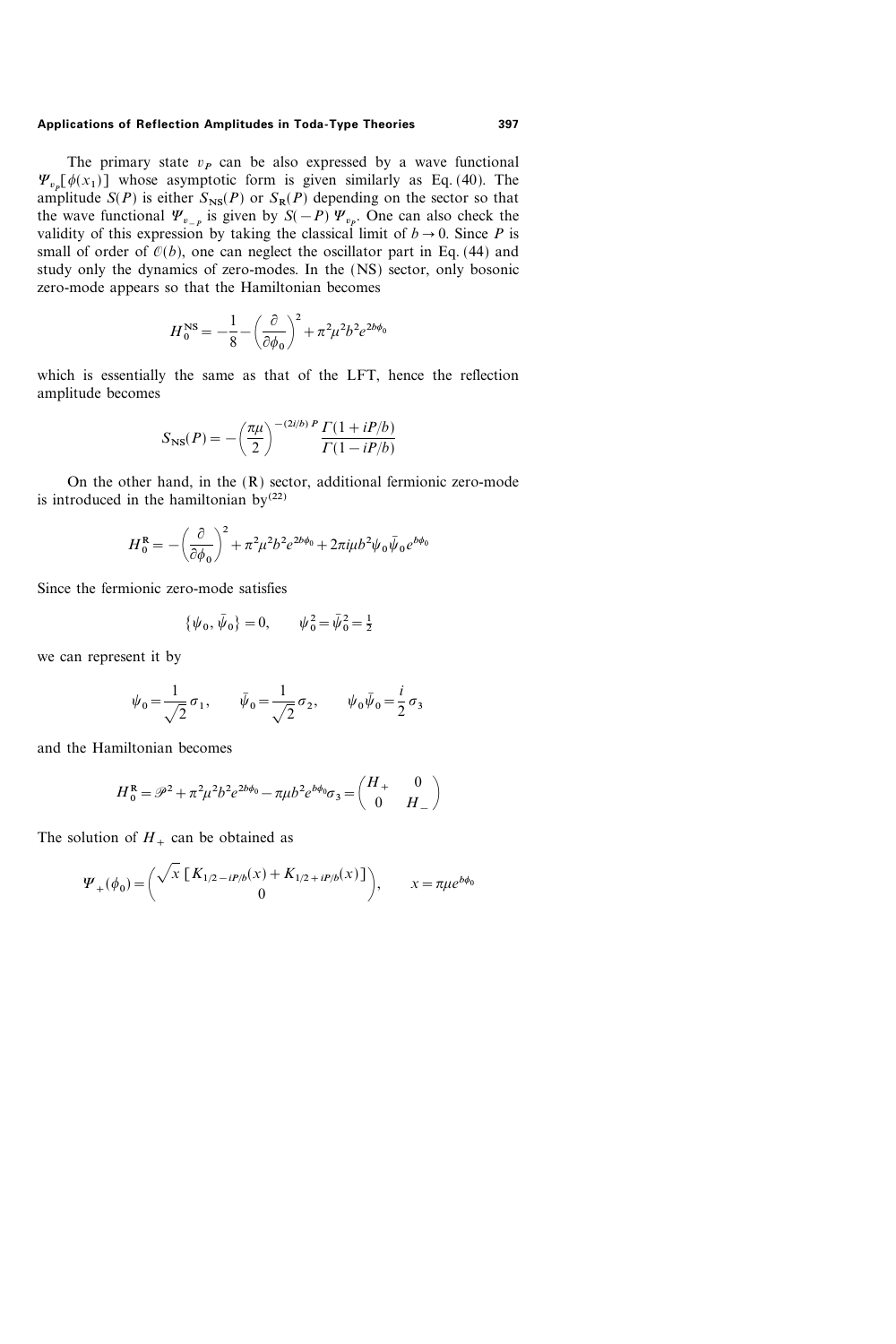where  $K_{v}(x)$  is the modified Bessel function. By taking the asymptotic limit  $\phi_0 \rightarrow -\infty$ , one can find the non-vanishing component is given by

$$
\Psi \sim e^{iP\phi_0} + S_{\mathbb{R}}(P) e^{-iP\phi_0}
$$

with

$$
S_{R}(P) = \left(\frac{\pi\mu}{2}\right)^{-(2i/b) P} \frac{\Gamma(1/2 + iP/b)}{\Gamma(1/2 - iP/b)}
$$

These are consistent with the exact result Eq. (25) in the  $b \rightarrow 0$  limit.

# 4. QUANTIZATION CONDITIONS AND SCALING FUNCTIONS

In this section we derive the scaling functions for the various Todatype models on a cylinder with circumference  $R$ . In the deep UV region  $R\rightarrow 0$ , the wave functional interpretation introduced in the previous section is used to obtain the quantization condition for the zero-mode momenta and the vacuum energies.

### 4.1. ShG Model

We start by reviewing the analysis of ref. 6 for the ShG model or  $A_1$ ATFT defined first on a circle of circumference  $R$  with periodic boundary condition. By rescaling the size to  $2\pi$ , one can write the action as

$$
\mathscr{A}_{\text{ShG}} = \int dx_2 \int_0^{2\pi} dx_1 \left[ \frac{1}{4\pi} (\partial_a \phi)^2 + \mu \left( \frac{R}{2\pi} \right)^{2+2b^2} (e^{2b\phi} + e^{-2b\phi}) \right] \tag{45}
$$

where  $\mu \sim [\text{mass}]^{2+2b^2}$  is the dimensional coupling constant with b the coupling constant.

We are interested in the ground state energy  $E(R)$  or, more conveniently, the finite-size effective central charge

$$
c_{\text{eff}}(R) = -\frac{6R}{\pi}E(R)
$$
\n(46)

in the ultraviolet limit  $R\rightarrow 0$ . Since we are interested in the ground-state energy, only the zero-mode contribution counts. So the corresponding effective central charge at  $R\rightarrow 0$  is determined mainly by P

$$
c_{\text{eff}}(R) = 1 - 24P^2 + \mathcal{O}(R) \tag{47}
$$

up to power corrections in R.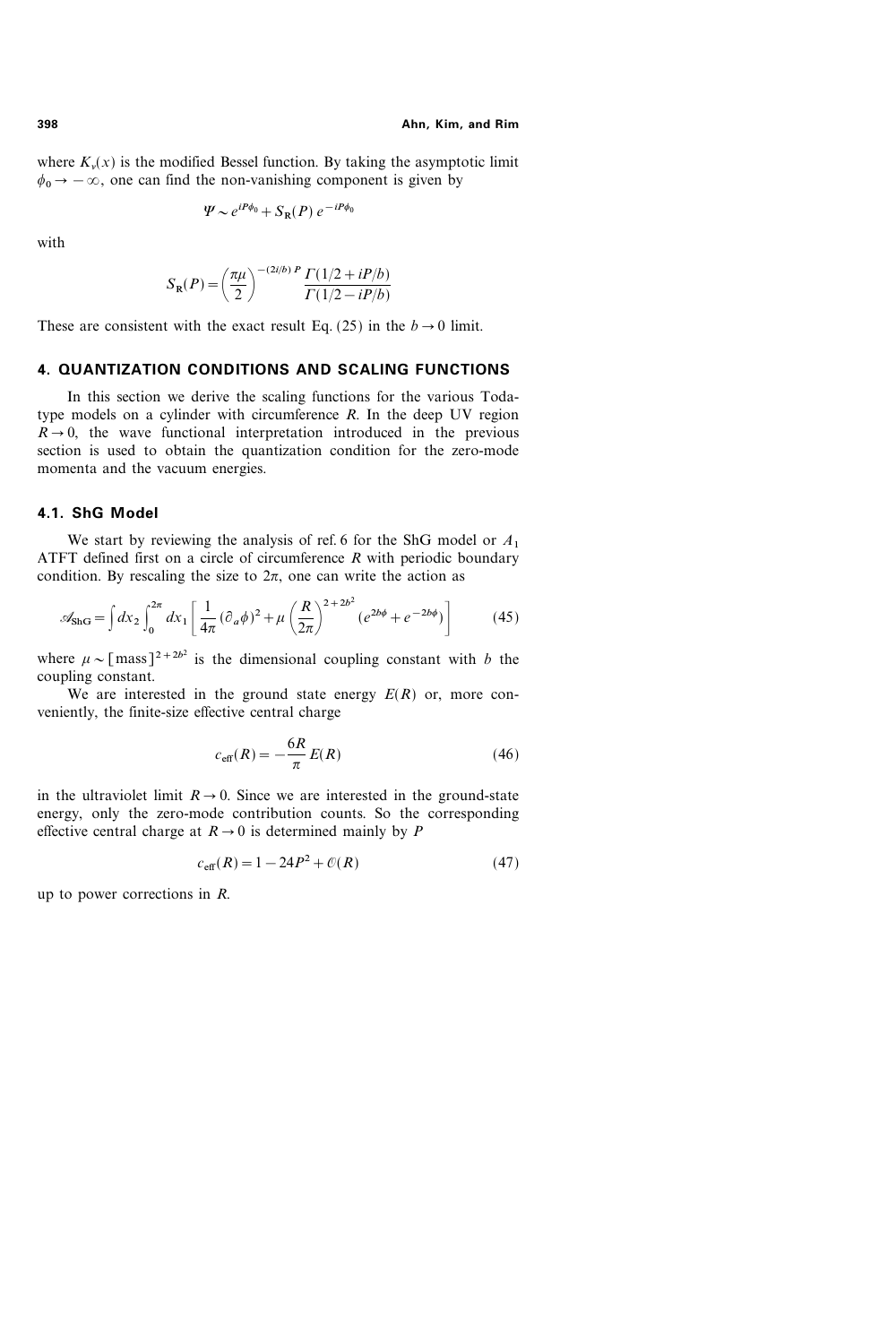For the ground state energy, one can consider only the zero-mode dynamics where the wave functional of  $\phi_0$  is confined in the potential well due to the ShG interaction term. The ShG potential introduces a quantization condition for the momentum  $P$  which depends on the finite size  $R$ . As  $R\rightarrow 0$ , in particular, the wave functional is confined in the potential well where the potential vanishes in the most of the region and becomes nontrivial only at  $2b\phi_0 \sim \pm \ln \mu (R/2\pi)^{2+2b^2}$  near the left and right edges. Near these edges of the potential well, the potential becomes that of the LFT and the wave functional will be reflected with the reflection amplitude of the LFT introduced earlier. Therefore, the quantization condition is given by

$$
(R/2\pi)^{-4\sqrt{2}iPQ} S_L^2(P) = 1
$$
 (48)

In terms of the reflection phase  $\delta_I(P)$  defined by

$$
S_L(P) = -e^{i\delta_L(P)}\tag{49}
$$

the ground state momentum is qunatized as

$$
\delta_L(P) = \pi + 2\sqrt{2} PQ \ln \frac{R}{2\pi}
$$
\n(50)

Thus determined quantized momentum will give the scaling function  $c_{\text{eff}}(R)$  in the UV region by Eq. (47). To see this explicitly, one can expand the reflection phase in the odd powers of  $P$ ,

$$
\delta_L(P) = \delta_1(b) \; P + \delta_3(b) \; P^3 + \delta_5(b) \; P^5 + \cdots \tag{51}
$$

where the coefficients can be obtained from the reflection amplitude Eq. (23) as follows:

$$
\delta_1(b) = \frac{2}{b} \ln b^2 - 2Q \ln \left[ \frac{\Gamma(1/(2+2b^2)) \Gamma(1+b^2/(2+2b^2))}{4\sqrt{\pi}} + \gamma_E \right]
$$
  

$$
\delta_3(b) = \frac{2}{3} \zeta(3)(b^3 + b^{-3})
$$
  

$$
\delta_5(b) = -\frac{2}{5} \zeta(5)(b^5 + b^{-5})
$$

with Euler constant  $\gamma_E$ . Now solving Eq. (51) iteratively, we get

$$
c_{\text{eff}}(R) = 1 + \frac{c_1}{l^2} + \frac{c_2}{l^5} + \frac{c_3}{l^7} + \dots \tag{52}
$$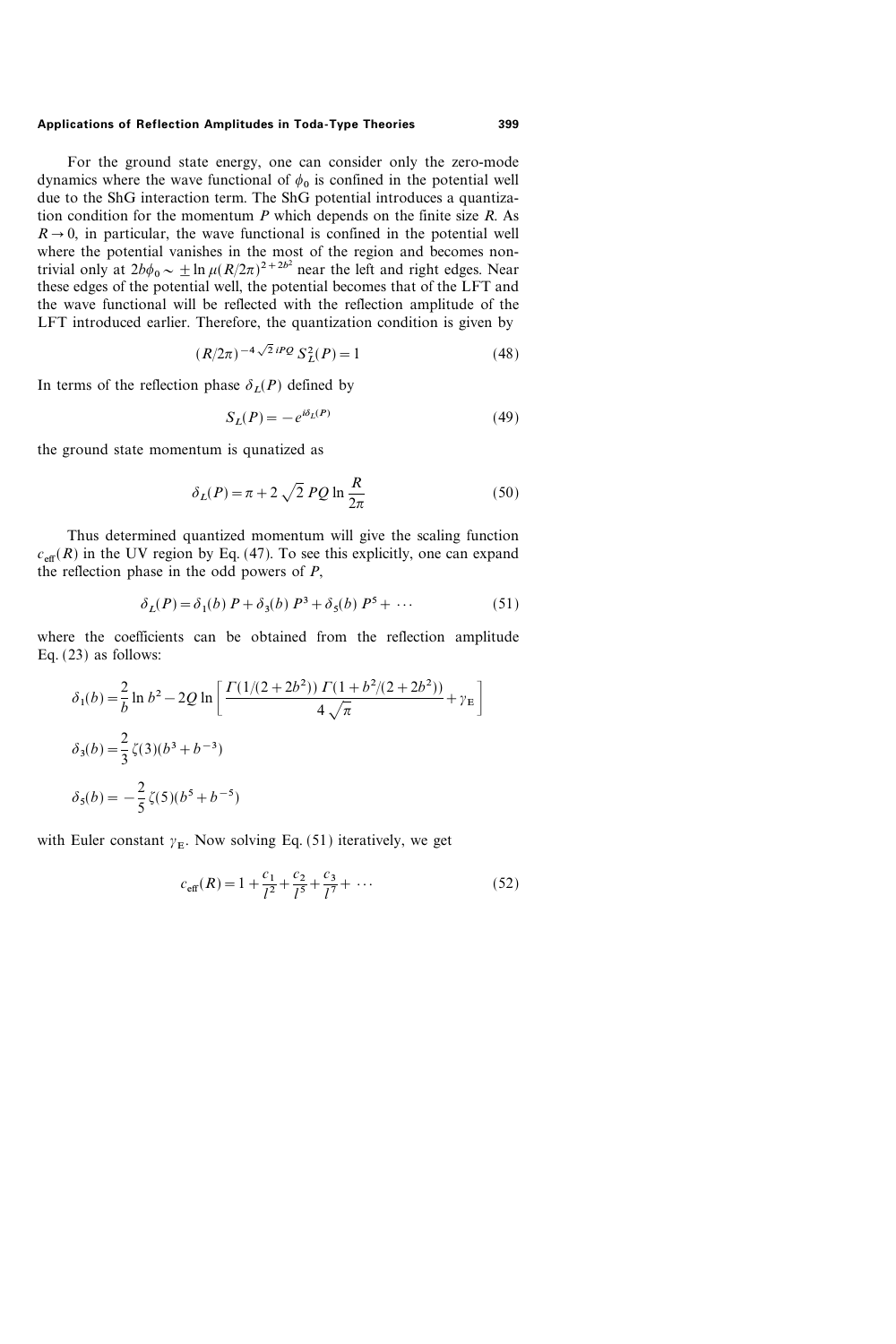where

$$
l = \delta_1(b) - 2\sqrt{2} \, Q \ln(R/2\pi) \tag{53}
$$

$$
c_1 = -6\pi^2
$$
,  $c_2 = 12\pi^4 \delta_3(b)$ ,  $c_3 = 12\pi^6 \delta_5(b)$  (54)

The Gamma functions appear in  $\delta_1$  due to the relation between the mass of the physical particle and the coupling constant  $\mu$  in the action<sup>(18)</sup>

$$
-\frac{\pi\mu}{\gamma(-b^2)} = \left[\frac{m}{4\sqrt{\pi}}\Gamma\left(\frac{1}{2+2b^2}\right)\Gamma\left(1+\frac{b^2}{2+2b^2}\right)\right]^{2+2b^2} \tag{55}
$$

### 4.2. ATFTs

The action of the ATFT is given by

$$
\mathscr{A} = \int d^2x \left[ \frac{1}{8\pi} (\partial_\mu \varphi)^2 + \sum_{i=1}^r \mu_i e^{b \mathbf{e}_i \cdot \varphi} + \mu_0 e^{b \mathbf{e}_0 \cdot \varphi} \right]
$$
(56)

The additional potential term in the ATFT Lagrangian corresponding to the zeroth root  $e_0$  introduces new potential wall in that direction (see Fig. 1) as a simplest example, the  $A_2$  ATFT). With this addition, the region of  $\varphi_0$ made of the non-affine Toda potential walls (Weyl chamber) is now closed and the momentum of the wave function should be quantized depending



Fig. 1. (a) Potential walls in  $A_2$  affine Toda theory. (b) A wave with momentum **P** near the zeroth wall comes back to the same wall with momentum  $P'$  after a series of reflections.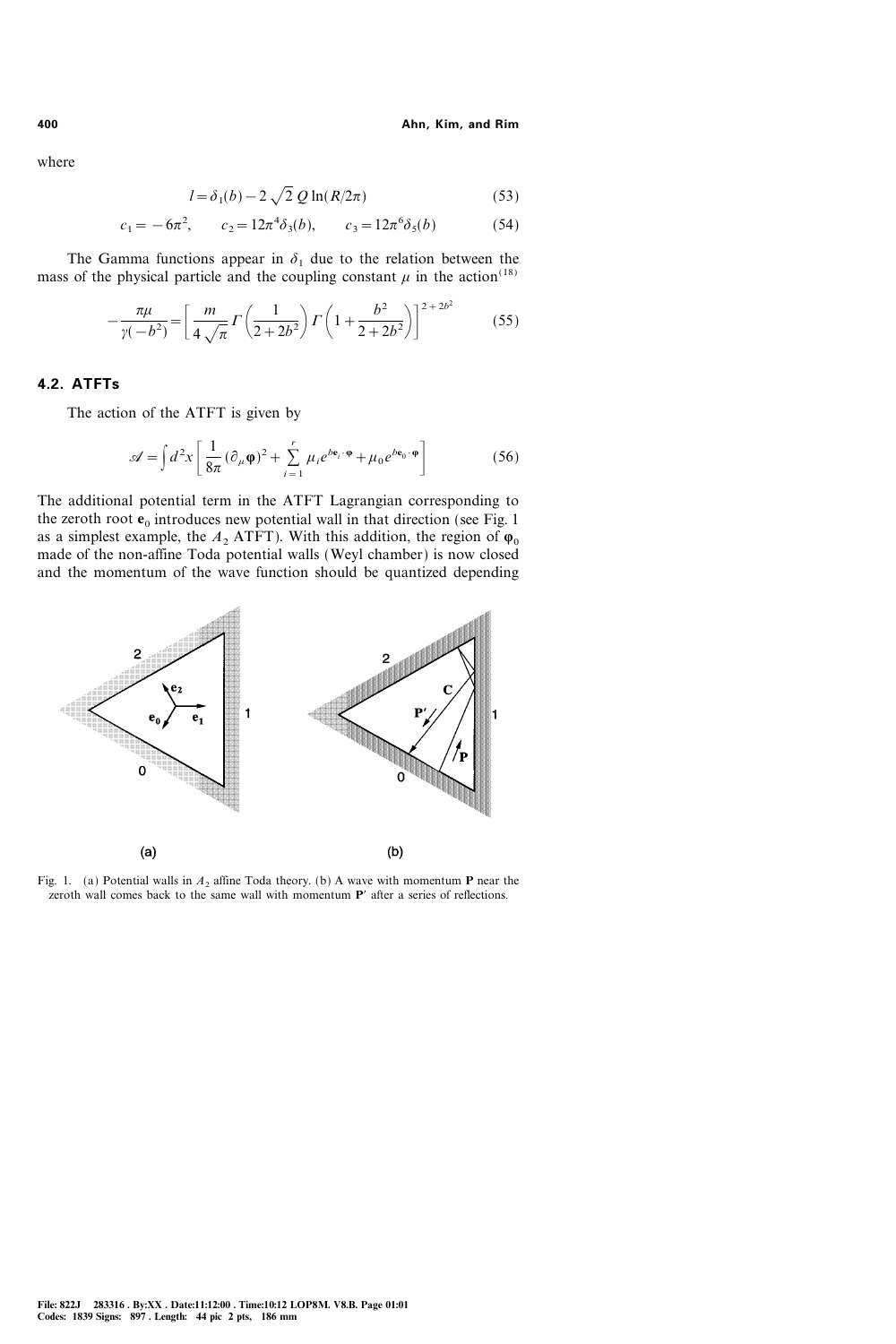on the size of the enclosed region. This quantized momentum defines the scaling function  $c_{\text{eff}}$  in the UV region by Eq. (39).

The quantization condition can be derived as follows. For simplicity let us first consider simply laced cases. Also, we assume for the moment that the circumference of the cylinder is  $2\pi$ . Consider the path C of a wave which starts with momentum **P** and comes back (after a series of reflections by other walls) to the zeroth potential wall with momentum  $P'$ . It will then be reflected by the zeroth wall. Figure 1(b) illustrates a multiple reflection in the two-dimensional potential. To satisfy the self-consistency condition, the momentum  $P'$  after the last reflection by the zeroth wall should be equal to the incoming momentum **P** so that  $s_0$ **P**' = **P**. Furthermore, since the zeroth wall is again Liouville-type, the momenta  $P' = s_0P$  of the *inci*dent wave and  $P$  of the *reflected* wave should satisfy Eq. (42) which leads to

$$
\frac{A(s_0 \mathbf{P})}{A(\mathbf{P})} = S_L(\mathbf{e}_0, \mathbf{P})
$$
\n(57)

On the other hand, since  $s_0$  is given by a product of the Weyl reflections corresponding to simple roots, each representing the reflection experienced by the wave along the path C, the left hand side of Eq.  $(57)$  can be obtained from Eq. (43). Therefore, Eq. (57) gives a nontrivial quantization condition for the momentum P. This condition can be generalized using the same arguments for other potential walls instead of the zeroth one. Then we obtain

$$
\frac{A(s_0 s \mathbf{P})}{A(s \mathbf{P})} = S_L(\mathbf{e}_0, s \mathbf{P})
$$
\n(58)

where *s* is an arbitrary Weyl group element.

Using Eq. (18) we can write (58)

$$
(\pi \mu \gamma(b^2))^{\mathbf{i} \mathbf{P} \cdot s \mathbf{v}/b} \left[ \prod_{\mathbf{a} > 0} \frac{G(s\mathbf{P} \cdot s_0 \mathbf{a})}{G(s\mathbf{P} \cdot \mathbf{a})} \right] \frac{G(s\mathbf{P} \cdot \mathbf{e}_0)}{G(-s\mathbf{P} \cdot \mathbf{e}_0)} = 1 \tag{59}
$$

where

$$
\mathbf{v} = s_0 \mathbf{p} - \mathbf{p} + \mathbf{e}_0 = -(\mathbf{e}_0 \cdot \mathbf{p}) \mathbf{e}_0 + \mathbf{e}_0 = h \mathbf{e}_0
$$

and we define a function

$$
G(P) = \Gamma(1 - iP/b) \Gamma(1 - iPb)
$$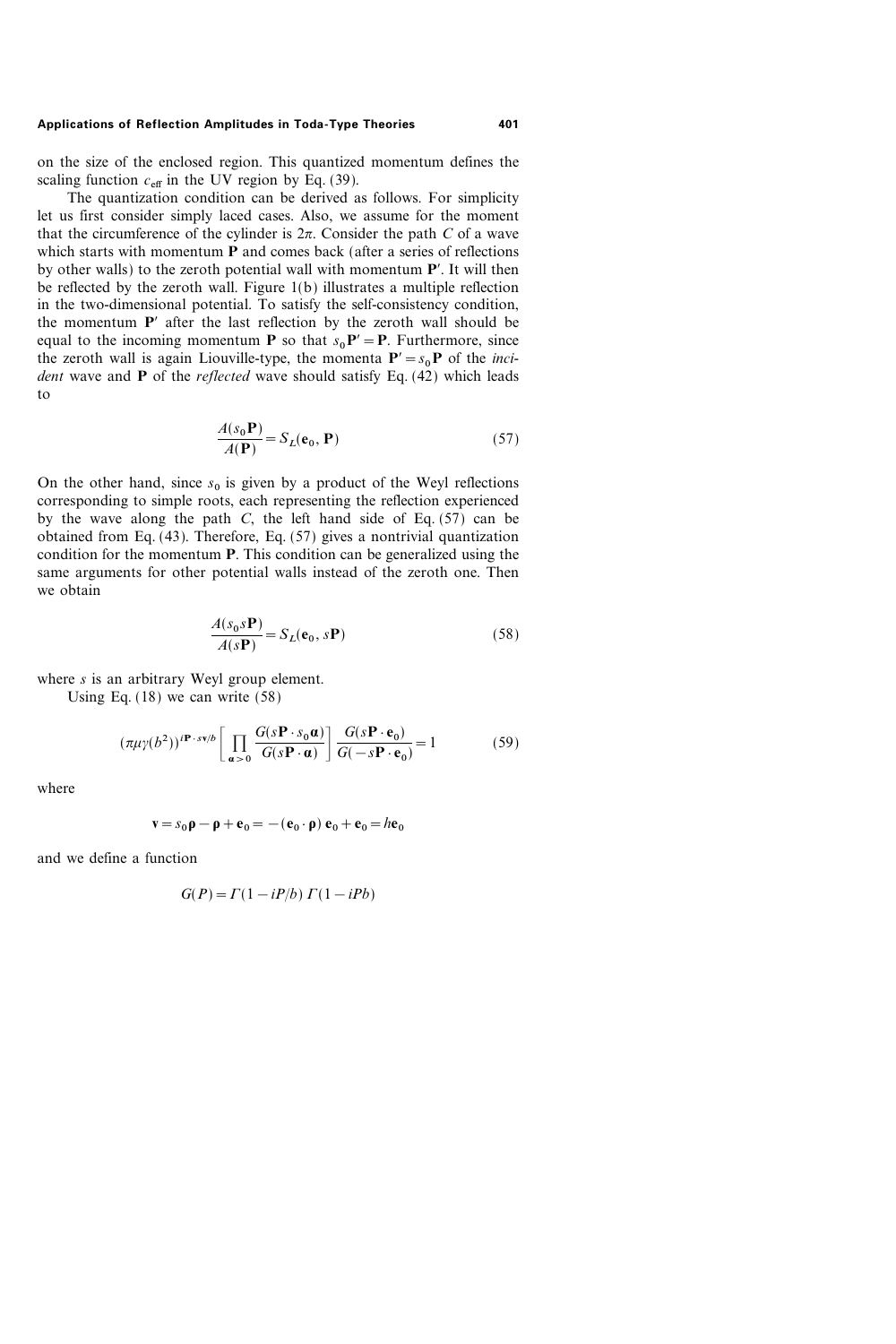The  $\Gamma$ -function factors in Eq. (59) can be further simplified. First, consider the action of  $s_0$  on a positive root  $\alpha$ :  $s_0 \alpha = \alpha - e_0(e_0 \cdot \alpha)$ , which is either  $\alpha$ or  ${\bf \alpha}+{\bf e}_0$  if  ${\bf \alpha}\neq -{\bf e}_0$  since  $-{\bf e}_0$  is the maximal root. In the first case, the factor  $G(sP \tcdot s_0 \alpha)$  in Eq. (59) is cancelled out by the same factor in the denominator, while, in the second case, there is no cancellation since  $\alpha + e_0$ is a negative root. Finally,  $s_0 \mathbf{e}_0 = -\mathbf{e}_0$  and the corresponding factor  $G(sP \cdot e_0)$  appears twice in Eq. (58). Using the property  $e_0 \cdot \alpha = 0$  or 1 for  $\alpha > 0$  ( $\alpha \neq -e_0$ ) and  $e_0 \cdot e_0 = 2$ , we can simplify Eq. (59) as

$$
(\pi \mu \gamma(b^2))^{\textit{i}h\mathbf{P} \cdot s\mathbf{e}_0/b} \prod_{\mathbf{a} > 0} \left[ \frac{G(-\mathbf{P} \cdot s\mathbf{a})}{G(\mathbf{P} \cdot s\mathbf{a})} \right]^{-s\mathbf{a} \cdot s\mathbf{e}_0} = 1 \tag{60}
$$

For the non-simply laced ATFTs, we obtain the condition for P by inserting Eqs. (43) and (22) into Eq. (58). After some transformations as above, it can be written in the form:

$$
\left[\prod_{i=0}^{r} \left(\pi \mu_i \gamma (\mathbf{e}_i^2 b^2 / 2)\right)^{n_i}\right]^{i\mathbf{P} \cdot s\mathbf{e}_0^{\vee}/b} \prod_{\mathbf{a} > 0} \left[\frac{\mathcal{G}(\mathbf{a}, \mathbf{P})}{\mathcal{G}(\mathbf{a}, -\mathbf{P})}\right]^{\mathbf{a} \cdot s\mathbf{e}_0^{\vee}} = 1 \tag{61}
$$

where we define

$$
\mathcal{G}(\mathbf{a}, \mathbf{P}) = \Gamma(1 - iP_{\mathbf{a}}b) \Gamma(1 - iP_{\mathbf{a}^{\vee}}/b)
$$

Now we consider the system defined on a cylinder with the circumference R. When we scale back the size from R to  $2\pi$ , the parameters  $\mu_i$  in the action (56) rescales as

$$
\mu_i \to \mu_i \left(\frac{R}{2\pi}\right)^{2+b^2 \mathbf{e}_i^2} \tag{62}
$$

Then, Eq. (61) for the lowest energy state reduces to

$$
LP = 2\pi \rho - \sum_{\alpha > 0} \alpha \delta(\alpha, P) \tag{63}
$$

where

$$
L = -\frac{2}{b} (h + b^2 h^{\vee}) \ln \frac{R}{2\pi} - \frac{1}{b} \ln \left[ \prod_{i=0}^{r} (\pi \mu_i \gamma (\mathbf{e}_i^2 b^2 / 2))^{\mathbf{n}_i} \right]
$$
(64)

and

$$
\delta(\mathbf{a}, \mathbf{P}) = -i \log \frac{\Gamma(1 + iP_{\mathbf{a}}b) \Gamma(1 + iP_{\mathbf{a}^{\vee}}/b)}{\Gamma(1 - iP_{\mathbf{a}}b) \Gamma(1 - iP_{\mathbf{a}^{\vee}}/b)} \tag{65}
$$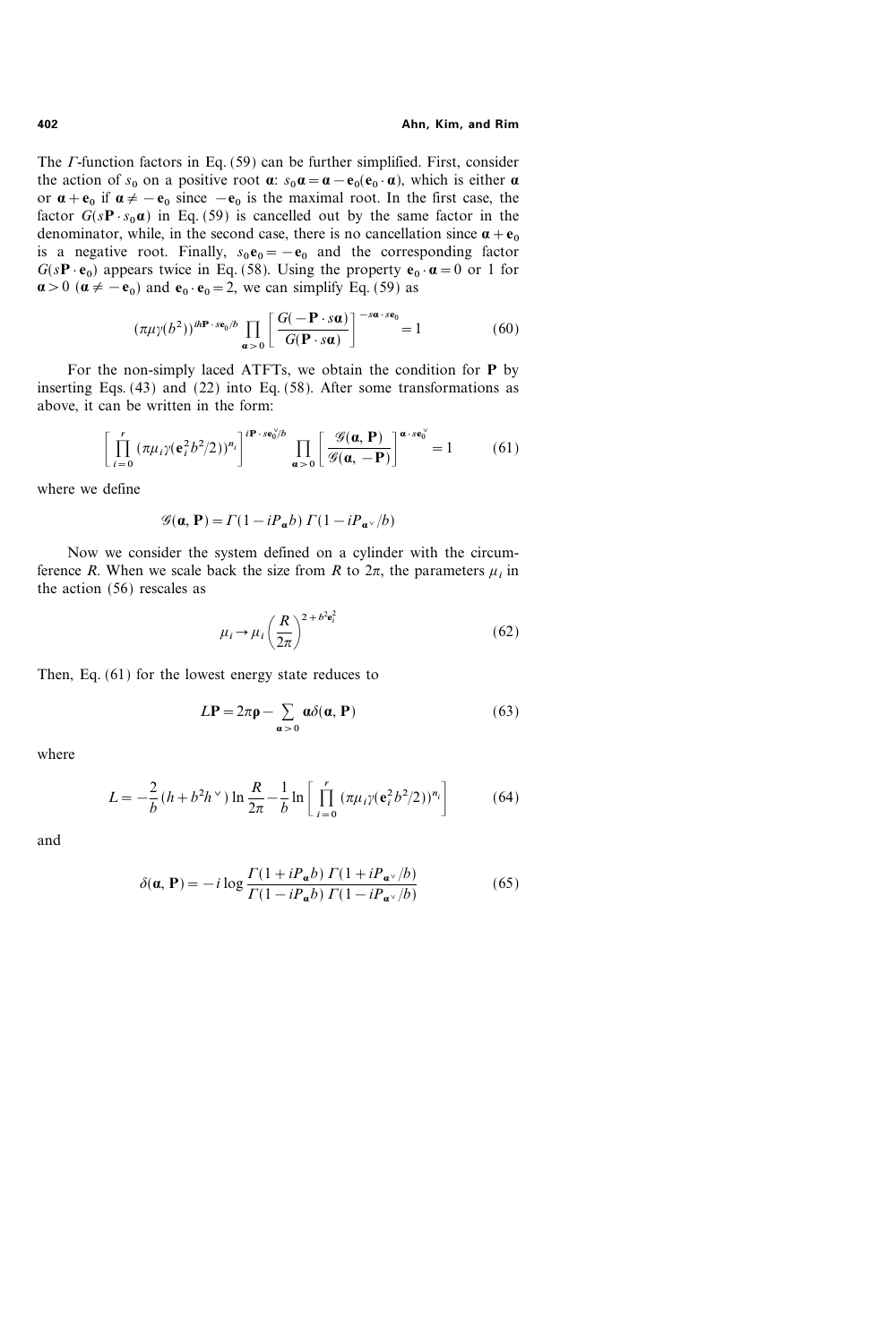This is the quantization condition for the momentum  $P$  in the UV region  $R\rightarrow 0$ .

The ground state energy with the circumference  $R$  is given by

$$
E(R) = -\frac{\pi c_{\text{eff}}}{6R} \quad \text{with} \quad c_{\text{eff}} = r - 12\mathbf{P}^2 \tag{66}
$$

where  $P$  satisfies Eq. (63).

In the UV region we can solve Eq. (63) perturbatively by expanding  $\delta(\mathbf{a}, \mathbf{P})$  in powers of  $P_{\mathbf{a}}$ ,

$$
\delta(\mathbf{a}, \mathbf{P}) = \delta_1(\mathbf{a}, b) P_{\mathbf{a}} + \delta_3(\mathbf{a}, b) P_{\mathbf{a}}^3 + \delta_5(\mathbf{a}, b) P_{\mathbf{a}}^5 \cdots
$$
 (67)

where the coefficients  $\delta_1(\mathbf{a}, b)$  and  $\delta_s(\mathbf{a}, b)$ ,  $s = 3, 5$  are:

$$
\delta_1(\mathbf{a}, b) = -2\gamma_{\rm E}\left(b + \frac{2}{\mathbf{a}^2 b}\right), \qquad \delta_s(\mathbf{a}, b) = (-)^{(s-3)/2} \cdot \frac{2}{s} \zeta(s) \left(b^s + \left(\frac{2}{\mathbf{a}^2 b}\right)^s\right)
$$
\n(68)

Using the relations:  $\sum_{\alpha>0} (\alpha)^{\alpha} (\alpha)^{b} = h^{\vee} \delta^{ab}$ , and  $\sum_{\alpha>0} (\alpha)^{\alpha} (\alpha^{\vee})^{b} = h \delta^{ab}$ , we obtain that:

$$
l\mathbf{P} = 2\pi \mathbf{p} - \sum_{\alpha>0} \delta_3(\mathbf{a}, b) \mathbf{\alpha} P_{\alpha}^3 - \sum_{\alpha>0} \delta_5(\mathbf{a}, b) \mathbf{\alpha} P_{\alpha}^5 - \cdots
$$

with

$$
l = L - 2\gamma_{\rm E}(bh^{\vee} + h/b) \equiv L - L_0 \tag{69}
$$

The above equation can be solved iteratively in powers of  $1/l$ . Inserting the solution into Eq. (66), we find:

$$
c_{\text{eff}} = r - r(h+1) h^{\vee} \left(\frac{2\pi}{l}\right)^{2} + \frac{8}{\pi} \zeta(3) \left[ C_{4}(G^{\vee}) b^{3} + C_{4}(G)/b^{3} \right] \left(\frac{2\pi}{l}\right)^{5}
$$

$$
- \frac{24}{5\pi} \zeta(5) \left[ C_{6}(G^{\vee}) b^{5} + C_{6}(G)/b^{5} \right] \left(\frac{2\pi}{l}\right)^{7} + \mathcal{O}(l^{-8}) \tag{70}
$$

where the coefficients  $C(G)$  are defined as:

$$
C_4(G) = \sum_{\alpha > 0} \rho_{\alpha} \rho_{\alpha}^3, \qquad C_4(G^{\vee}) = \sum_{\alpha > 0} \rho_{\alpha}^4
$$
  

$$
C_6(G) = \sum_{\alpha > 0} \rho_{\alpha} \rho_{\alpha}^5, \qquad C_6(G^{\vee}) = \sum_{\alpha > 0} \rho_{\alpha}^6
$$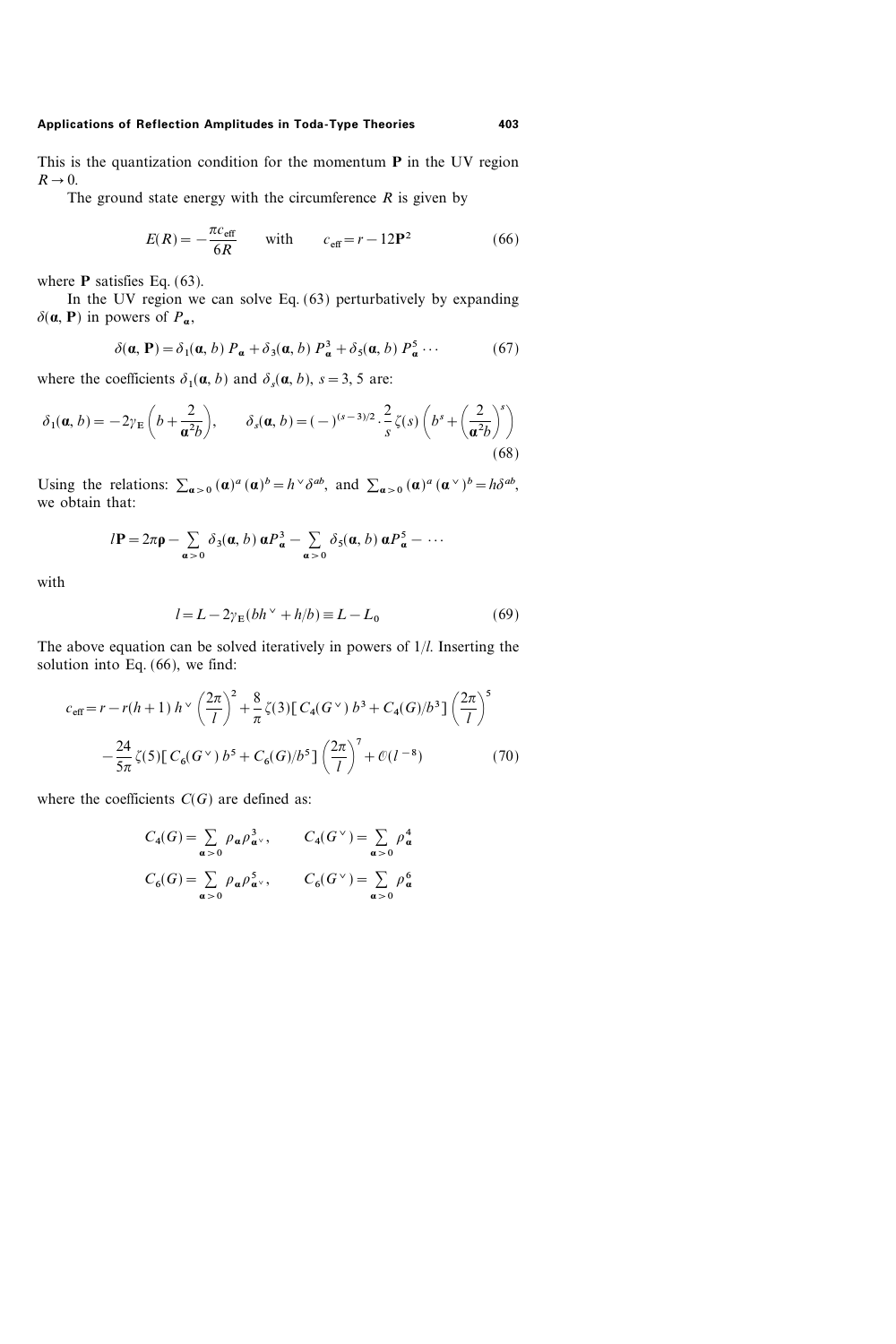For simply laced algebras, these coefficients have the values:

$$
C_4(A_{n-1}^{(1)}) = \frac{1}{60}n^2(n^2 - 1)(2n^2 - 3)
$$
  
\n
$$
C_6(A_{n-1}^{(1)}) = \frac{1}{168}n^2(n^2 - 1)(n^2 - 2)(3n^2 - 5)
$$
  
\n
$$
C_4(D_n^{(1)}) = \frac{1}{30}(16n^3 - 45n^2 + 27n + 8) n(n-1)(2n-1)
$$
  
\n
$$
C_6(D_n^{(1)}) = \frac{1}{42}(48n^5 - 213n^4 + 262n^3 + 6n^2 - 101n - 32) n(n-1)(2n-1)
$$
\n(71)

For the non-simply laced algebras  $B_n^{(1)}$  and  $C_n^{(1)}$ , we can express the results through these values. Namely, we find:

$$
C_i(B_n^{(1)}) = \frac{1}{2}C_i(A_{2n-1}^{(1)}), \qquad C_i(B_n^{(1)\vee}) = C_i(D_{n+1/2}^{(1)})
$$
  

$$
C_i(C_n^{(1)}) = C_i(D_{n+1}^{(1)}), \qquad C_i(C_n^{(1)\vee}) = C_i(D_{-n}^{(1)}), \qquad (i = 4, 6)
$$
 (72)

For exceptional algebras  $G_2^{(1)}$  and  $F_4^{(1)}$ , we obtain:

$$
C_4(G_2^{(1)}) = \frac{1}{3}C_4(D_4^{(1)}) = 392, \t C_4(G_2^{(1)\vee}) = \frac{980}{9}
$$
  
\n
$$
C_6(G_2^{(1)}) = \frac{1}{3}C_6(D_4^{(1)}) = 7386, \t C_6(G_2^{(1)\vee}) = \frac{199516}{243}
$$
  
\n
$$
C_4(F_4^{(1)}) = \frac{1}{2}C_4(E_6^{(1)}) = 27378, \t C_4(F_4^{(1)\vee}) = \frac{22815}{25}
$$
  
\n
$$
C_6(F_4^{(1)}) = \frac{1}{2}C_6(E_6^{(1)}) = 2203578, \t C_6(F_4^{(1)\vee}) = \frac{4052763}{8}
$$
  
\n(73)

We note that above equations relating coefficients  $C_i(G)$  for different Lie algebras follow from the similar exact relations between the ground state energies  $e(G)$  of quantum affine Toda chains associated with these Lie algebras. These exact relations are valid if the parameters  $\mu$ ,  $\mu'$  for nonsimply laced Lie algebras and corresponding parameter  $\mu_{sl}$  for simply laced ones satisfy the condition:  $\mu^{h-z} (2\mu'/\xi^2)^z = \mu_{st}^h$ , where  $z = 2(h - h^{\vee})/(2 - \xi^2)$ .

#### 4.3. The BD Model

The BD model is an integrable field theory associated with  $A_2^{(2)}$  affine Toda theory and can be regarded as an integrable perturbation of the LFT.<sup>(19)</sup> The action is given on a circle of circumference  $2\pi$  with periodic boundary condition;

$$
\mathscr{A}_{BD} = \int dx_2 \int_0^{2\pi} dx_1 \left[ \frac{1}{4\pi} (\partial_a \phi)^2 + \mu \left( \frac{R}{2\pi} \right)^{2+2b^2} e^{2b\phi} + \mu' \left( \frac{R}{2\pi} \right)^{2+b^2/2} e^{-b\phi} \right]
$$
(74)

This model possesses asymmetrical exponential potential terms compared with the ShG model. In the UV limit, the exponential potential becomes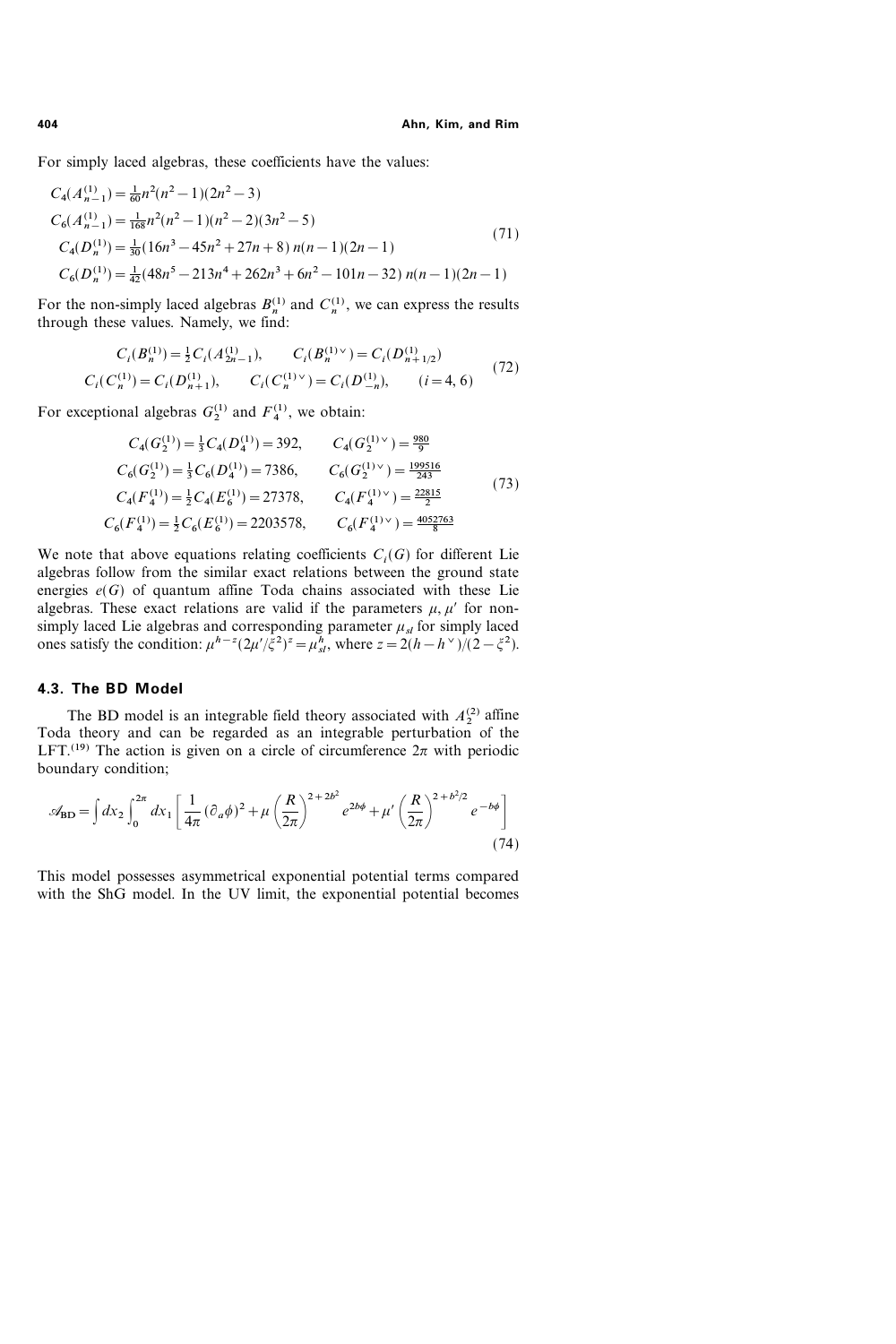negligibly small except in the region where  $\phi_0$  goes to  $\pm \infty$ . This means that the BD model is again effectively described by the LFT. It is the quantization condition that makes the difference from the ShG model, due to the asymmetry of the potential well in the left and right edges. The conjugate momentum  $P$  is now quantized by the condition

$$
\left(\frac{R}{2\pi}\right)^{-4iP(Q+Q')} S_L(P) S'_L(P) = 1 \tag{75}
$$

where  $S'_L(P)$  is obtained by substituting  $b \to b/2$  for  $S_L(P)$  given in Eq. (23) and

$$
Q = b + 1/b, \qquad Q' = b/2 + 2/b \tag{76}
$$

Using the phase shifts defined as

$$
S_L(P) = -e^{i\delta_L(P)}, \qquad S'_L(P) = -e^{i\delta_L(P)}
$$

the quantization condition becomes

$$
\bar{\delta}(P) = \pi + 4\bar{Q}P \ln \frac{R}{2\pi}
$$
 (77)

where

$$
\bar{\delta}(P) = \frac{1}{2}(\delta_L(P) + \delta'_L(P)), \qquad \bar{Q} = \frac{1}{2}(Q + Q')
$$

The relation between P and R in Eq. (77) gives the scaling function  $c_{\text{eff}}$ as a continuous function of R, Eq. (70), with Q replaced by  $\overline{Q}$  and  $\delta$ 's with  $\overline{\delta}$ 's defined by power series expansion of the phase shift in P

$$
\bar{\delta}(P) = \bar{\delta}_1 P + \bar{\delta}_3 P^3 + \bar{\delta}_5 P^5 + \cdots
$$
\n
$$
\bar{\delta}_1 = \frac{6}{b} \ln \frac{b^2}{2} - 2(Q + Q') \left\{ \ln \left[ -\frac{\mu \pi \Gamma (1 + b^2)}{\Gamma (-b^2)} \right]^{1/(6 + 3b^2)} \right\}
$$
\n
$$
\times \left[ -\frac{2\mu' \pi \Gamma (1 + b^2/4)}{\Gamma (-b^2/4)} \right]^{2/(6 + 3b^2)} + \gamma_E \left\{ \frac{\bar{\delta}_3}{\bar{\delta}_3} = 3\zeta(3) \left( b^3 + \frac{8}{b^3} \right) \right\}
$$
\n(78)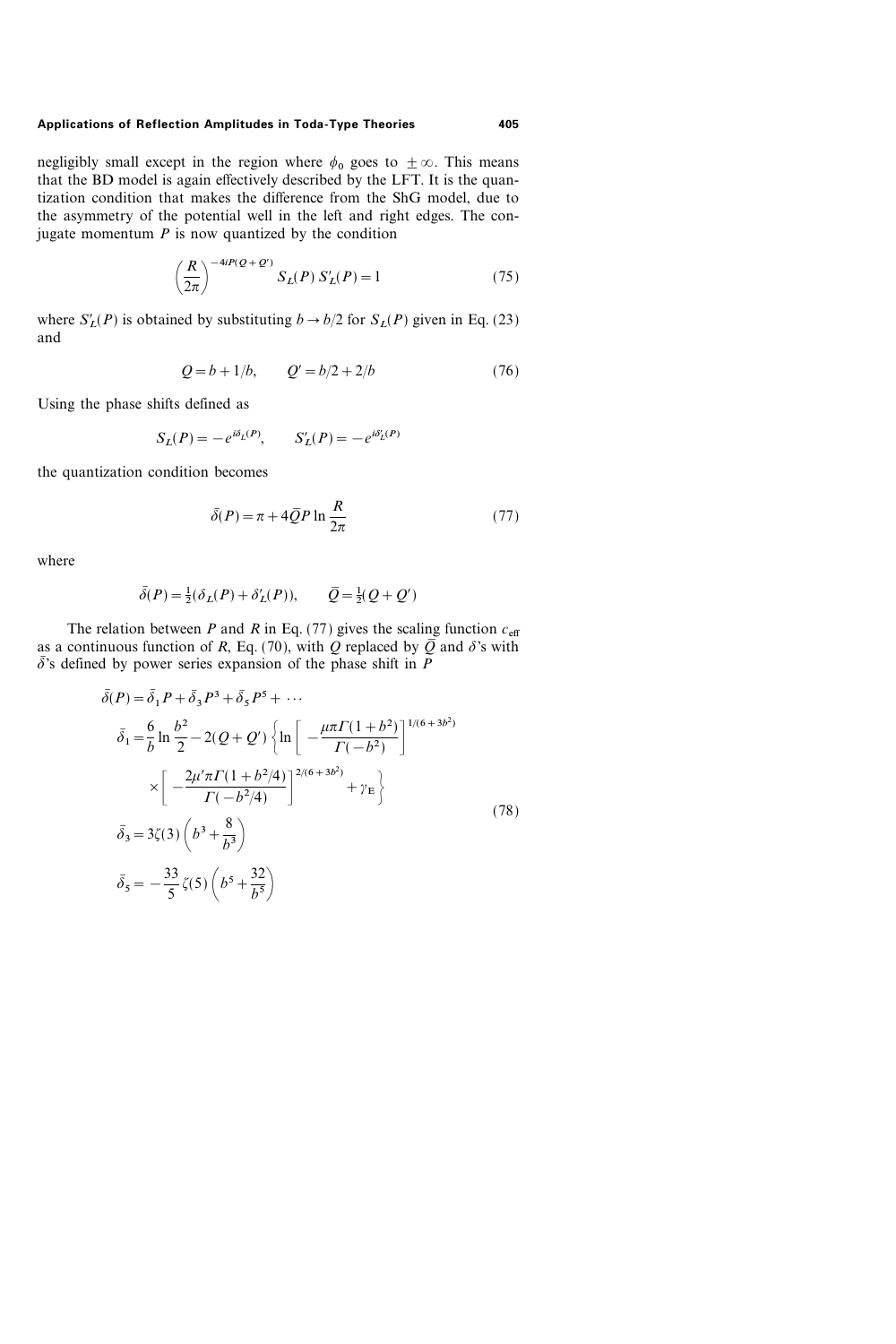Then, the central charge is given by

$$
c_{\text{eff}}(R) = 1 + \frac{c_1}{l^2} + \frac{c_2}{l^5} + \frac{c_3}{l^7} + \dots \tag{79}
$$

where

$$
l = \bar{\delta}_1(b) - 4Q \ln(R/2\pi)
$$
  
\n
$$
c_1 = -24\pi^2
$$
  
\n
$$
c_2 = 48\pi^4 \bar{\delta}_3(b)
$$
  
\n
$$
c_3 = 48\pi^6 \bar{\delta}_5(b)
$$
  
\n(80)

# 4.4. The SShG Model

Now we consider an integrable model obtained as a perturbation of the super-LFT, the SShG model. By rescaling the size to  $2\pi$ , one can express the action of the SShG model by

$$
\mathscr{A}_{\text{SShG}} = \int dx_2 \int_0^{2\pi} dx_1 \left[ \frac{1}{8\pi} (\partial_a \phi)^2 - \frac{1}{2\pi} (\bar{\psi} \partial \bar{\psi} + \psi \bar{\partial} \psi) + 2i\mu b^2 \left( \frac{R}{2\pi} \right)^{1+b^2} \psi \bar{\psi} \cosh(b\phi) + \pi \mu^2 b^2 \left( \frac{R}{2\pi} \right)^{2+2b^2} \left[ \cosh(2b\phi) - 1 \right] \right]
$$
\n(81)

In the UV limit, the exponential potential becomes negligible except in the region where  $\phi_0$  goes to  $\pm \infty$ . This means that the SShG model is effectively described by the super-LFT as  $R\rightarrow 0$ . From the ground state energy for the primary state labelled by  $P$ , the effective central charge can be obtained by

$$
c_{\text{eff}}(R) = \frac{3}{2} - 12P^2 + \mathcal{O}(R) \qquad \text{(NS)}
$$
  
= -12P<sup>2</sup> + \mathcal{O}(R) \qquad \text{(R)} \qquad (82)

For the (NS) sector, P corresponding to the ground state is determined again by the quantization condition coming from the super-LFT reflection amplitudes:

$$
\delta_{\rm NS}(P) = \pi + 2QP \ln \frac{R}{2\pi}
$$
\n(83)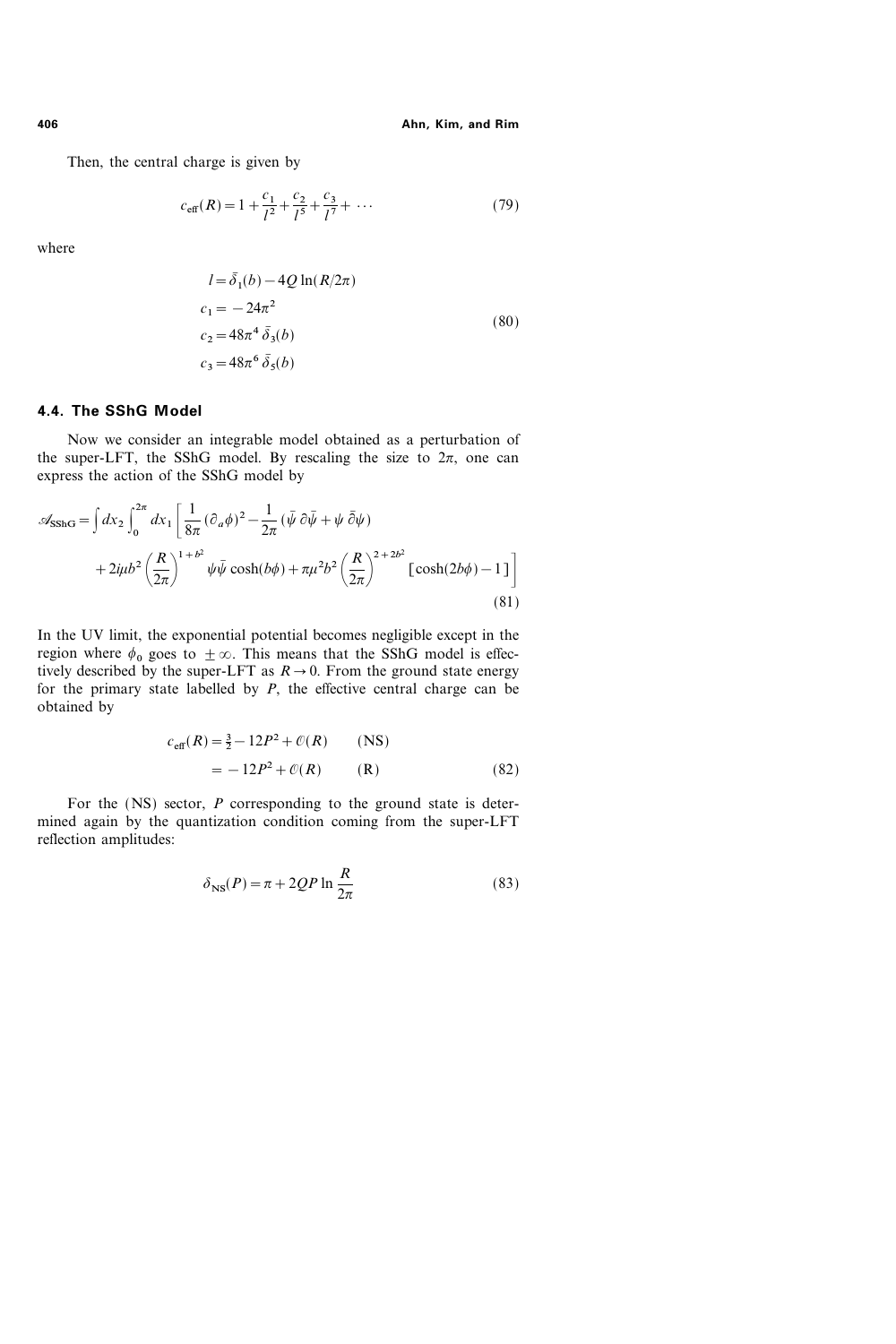where  $\delta_{NS}(P)$  is the phase factor of (NS) reflection amplitudes. This quantization condition can be solved iteratively by expanding  $\delta_{NS}(P)$  in powers of  $P$ .

$$
\delta_{\text{NS}}(P) = \delta_1^{\text{NS}} P + \delta_3^{\text{NS}} P^3 + \delta_5^{\text{NS}} P^5 + \cdots
$$
  
\n
$$
\delta_1^{\text{NS}} = -2 \left\{ \frac{1}{b} \ln \left[ \frac{\pi \mu}{2} \gamma \left( \frac{1 + b^2}{2} \right) \right] + \gamma_{\text{E}} Q \right\}
$$
  
\n
$$
\delta_3^{\text{NS}} = \frac{2}{3} \zeta(3) \left( b^3 + \frac{1}{b^3} \right)
$$
  
\n
$$
\delta_5^{\text{NS}} = -\frac{2}{5} \zeta(5) \left( b^5 + \frac{1}{b^5} \right)
$$
\n(84)

The (R) sector shows very different behaviour from the (NS). The physical meaning becomes clear if one considers the  $P\rightarrow 0$  limit where  $S_R(P) \rightarrow 1$  comparing with  $S_{NS}(P) \rightarrow -1$ . While for the (NS) sector  $\Psi_p \sim 2iP\phi_0$  so that the quantum number *n* should be 1 as in Eq. (83), the wave functional for the (R) sector becomes constant corresponding to  $n=0$ . Therefore, the quantization condition becomes

$$
\delta_{\mathbf{R}}(P) = 2QP \ln \frac{R}{2\pi} \tag{85}
$$

An obvious solution is  $P=0$  so that

$$
c_{\text{eff}}(R) = 0 + \mathcal{O}(R) \tag{86}
$$

In the  $b\rightarrow 0$  limit, one can verify this from the (R) sector zero-mode dynamics of the SShG model which is governed by the Hamiltonain

$$
H_0^{\text{R}} = -\left(\frac{\partial}{\partial \phi_0}\right)^2 + 4\pi^2 \mu^2 b^2 \sinh^2 b\phi_0 + 4\pi i \mu b^2 \psi_0 \bar{\psi}_0 \cosh b\phi_0 \qquad (87)
$$

This is a typical supersymmetric quantum mechanics problem and in general there exists a zero-energy ground state<sup> $(23)$ </sup> if the supersymmetry is not broken. Explicitly, the wavefunction of the state is found to be

$$
\Psi_0(\phi_0) = \begin{pmatrix} e^{-2\pi\mu\cosh b\phi_0} \\ 0 \end{pmatrix}
$$
\n(88)

This state is normalizable and its energy is exactly zero. Thus at least in  $b\rightarrow0$  limit,  $c_{\text{eff}}$  is exactly zero regardless of r without any power correction.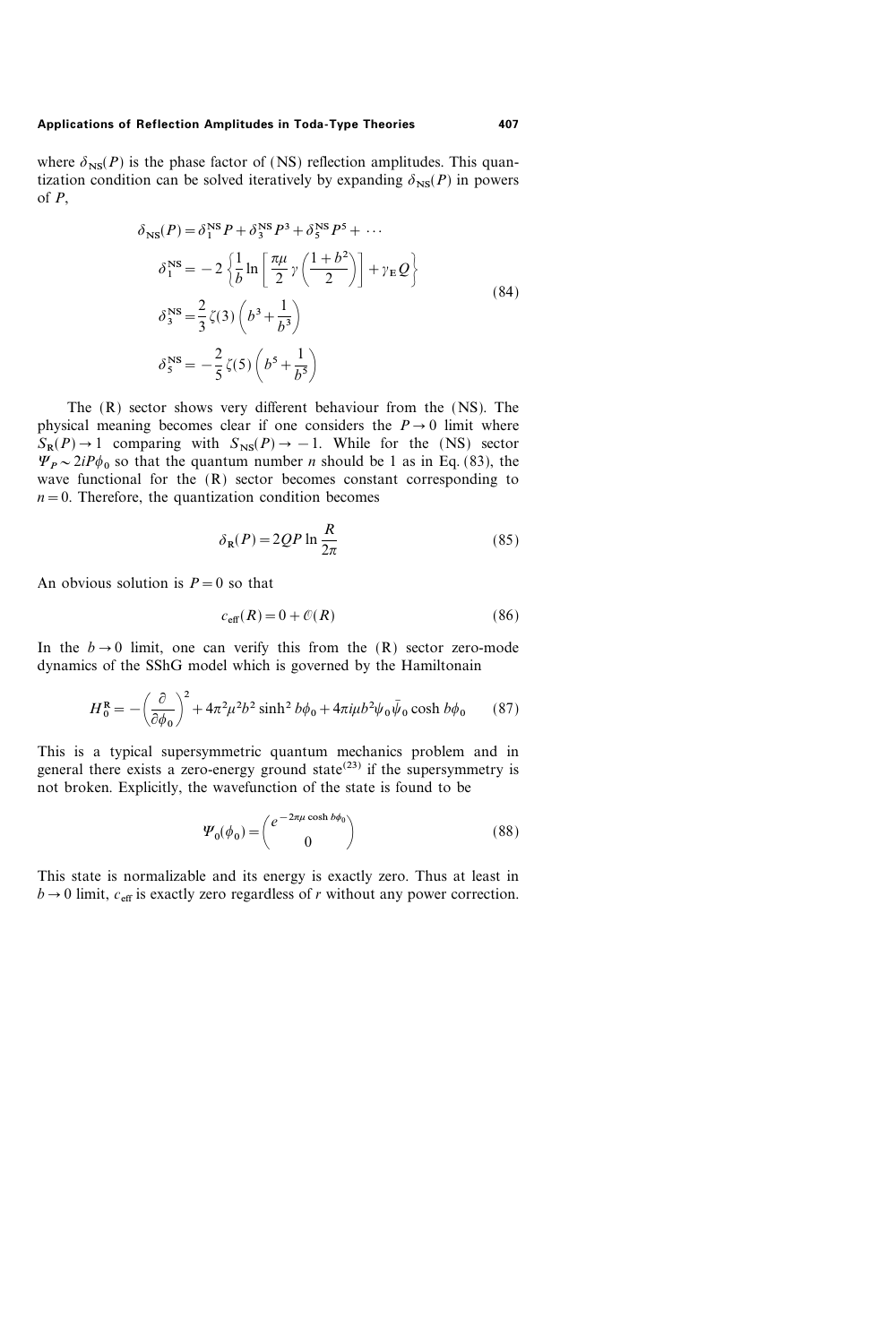### 5. COMPARISON WITH THE TBA RESULTS

A standard approach to study the scaling behaviour of integrable QFTs is to solve the TBA equations. In this section we compute the scaling functions in the UV region from the TBA equations and compare them with the results in the previous section based on the reflection amplitudes.

### 5.1. TBAs of ATFTs and BD Model

The TBA equations for the ATFTs are given by  $(i=1,..., r)$ 

$$
c_{\text{eff}}^{(\text{TBA})}(R) = \sum_{i=1}^{r} \frac{3Rm_i}{\pi^2} \int \cosh\theta \log(1 + e^{-\epsilon_i(\theta, R)}) \,d\theta \tag{89}
$$

where  $m_i$ 's are particles masses and functions  $\varepsilon_i(\theta, R)$  ( $i=1,..., r$ ) satisfy the system of r coupled integral equations:

$$
m_i R \cosh \theta = \varepsilon_i(\theta, R) + \sum_{j=1}^r \int \varphi_{ij}(\theta - \theta') \log(1 + e^{-\varepsilon_i(\theta', R)}) \frac{d\theta'}{2\pi}
$$
(90)

with the kernels  $\varphi_{ij}$ , equal to the logarithmic derivatives of the S-matrices  $S_{ij}(\theta)$  of ATFTs,<sup>(24–27)</sup>

$$
\varphi_{ij}(\theta) = -i \frac{d}{d\theta} \log S_{ij}(\theta)
$$

Equation (90) becomes the TBA equation of BD model when  $r=1$ and the kernel is given by

$$
\varphi(\theta) = \Phi_{2/3}(\theta) + \Phi_{-B/3}(\theta) + \Phi_{(B-2)/3}(\theta)
$$
, with  $B = \frac{b^2}{1 + b^2/2}$ 

where

$$
\Phi_x(\theta) \equiv \frac{4 \sin \pi x \cosh \theta}{\cos 2\pi x - \cosh 2\theta} \tag{91}
$$

The function  $E^{(TBA)}(R)$  defined from the TBA equations differs from the ground state energy  $E(R)$  of the system on the circle of size R by the bulk term:  $E^{(TBA)}(R) = E(R) - fR$ , where f is a specific bulk free energy.<sup>(3)</sup> To compare the same functions we should subtract this term from the function  $E(R)$  defined by Eq. (70) i.e.,

$$
c_{\text{eff}}^{(\text{TBA})}(R) = C_{\text{eff}}^{(\text{RA})}(R) + \frac{6R^2}{\pi}f(G)
$$
\n(92)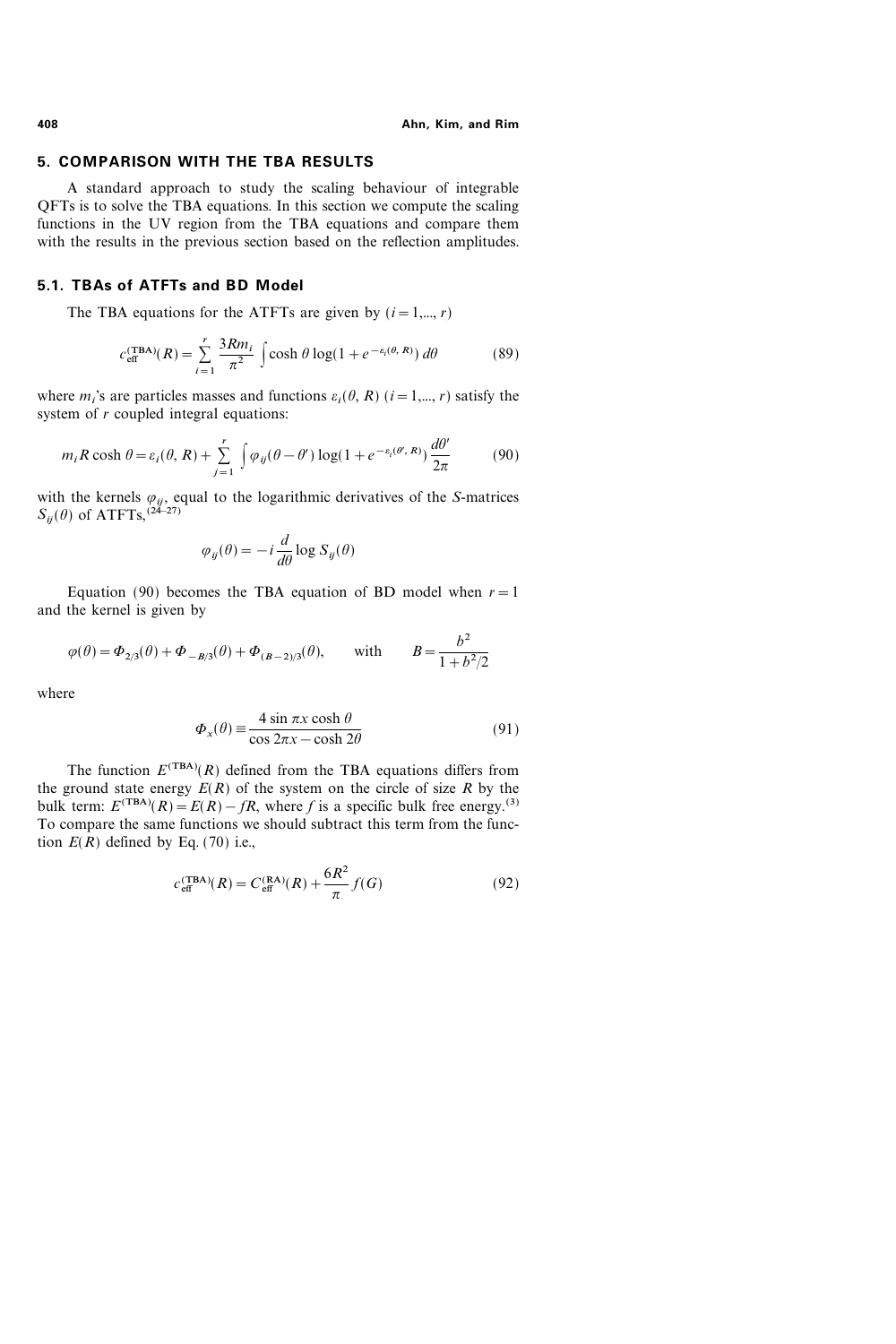The specific bulk free energy  $f(G)$  can be calculated by Bethe Ansatz method. For ATFTs,  $^{(28, 29, 9, 10)}$ 

$$
f(G) = \frac{\bar{m}^2 \sin(\pi/h)}{8 \sin(\pi B/h) \sin(\pi (1 - B)/h)},
$$
 G = ADE series

$$
f(G) = \frac{\bar{m}^2 \sin(\pi/H)}{8 \sin(\pi B/H) \sin(\pi (1 - B)/H)},
$$
  $G = B_r^{(1)}, C_r^{(1)}$  (93)

$$
f(G) = \frac{\bar{m}^2 \cos(\pi(1/3 - 1/H))}{16 \cos(\pi/6) \sin(\pi B/H) \sin(\pi(1 - B)/H)}, \qquad G = G_2^{(1)}, F_4^{(1)}
$$

where

$$
B = \frac{b^2}{1 + b^2}, \qquad H = \frac{h + b^2 h^{\vee}}{1 + b^2} \tag{94}
$$

For the BD model,  $(19)$ 

$$
f = \frac{m^2}{16\sqrt{3}\sin(\pi B/6)\sin(\pi(2-B)/6)}
$$
(95)

The contribution of bulk term  $f(G)$  becomes quite essential at  $R \sim \mathcal{O}(1)$ .

The TBA equations (90) are solved numerically for various algebras. The effective central charge  $c_{\text{eff}}^{(\text{TBA})}(R)$  is then computed from Eq. (89) for many different values of parameter  $\overline{m}R$ . After taking into account the bulk term, the numerical solution for  $c_{\text{eff}}^{(\text{TBA})}(R)$  is fitted with the expansions (70) in  $1/l$  considering the coeffiecients as fitting parameters.

To compare the numerical TBA results with analytical ones from reflection amplitudes, we need to know the exact relations between parameters  $\mu_i$  of the action and masses of particles  $m_i$ . This is because TBA equations are derived from S-matrix data while the method of reflection amplitudes deals with the paramters of the action directly. These "mass- $\mu$ " relations<sup> $(18, 29, 9)$ </sup> are given in the Appendix. With the help of them, we can express  $c_{\text{eff}}(R)$  obtained in the previous section purely in terms of particles masses  $m_i$ . For example, the function  $L(R)$  of ATFTs defined in Eq. (64) becomes

$$
L = -\frac{2}{b} \left( h + b^2 h^{\vee} \right) \ln \left[ \frac{\bar{m}R}{4\pi} k(G) \right] \left( \frac{1-B}{H} \right) \Gamma \left( 1 + \frac{B}{H} \right) \right] + \frac{2}{b} \ln(b^{2h} (\xi^2/2)^z)
$$
\n(96)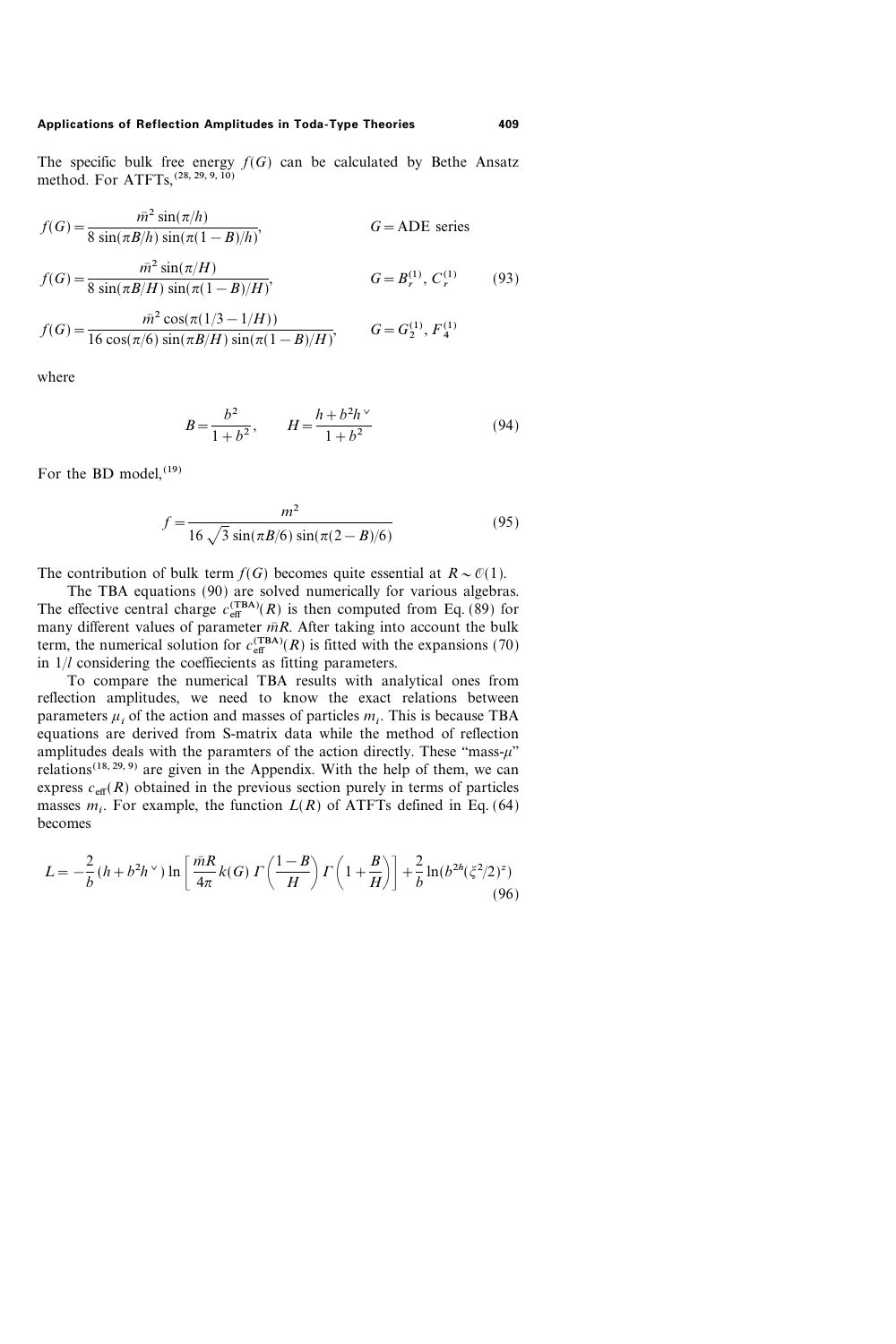Similarly we can rewrite  $\mu$  and  $\mu'$  in (78) in terms of the particle mass m as,

$$
\bar{\delta}_1 = \frac{6}{b} \ln \frac{b^2}{2} - 2(Q + Q') \left[ \ln \frac{m \Gamma (1 + b^2 / (6 + 3b^2)) \Gamma (2 / (6 + 3b^2))}{2 \sqrt{3} \Gamma (1/3)} + \gamma_E \right]
$$
\n(97)

Comparing the results, we found that, up to the order  $1/l^7$ , the numerical TBA results are in excellent agreement with the analytic results given in previous sections. (For the details of the comparison, see refs. 8 and 9.) To see the agreement more concretely, we plot the functions  $c_{\text{eff}}^{(\text{TBA})}(R)$  and  $c_{\text{eff}}^{(\text{RA})}(R)$  for non-simply laced ATFTs setting  $B=0.5$ . The first function is computed numerically from TBA equations. The second one is calculated using Eqs. (63) and (66), based on the reflection amplitudes, with taking into account the bulk free energy term according to Eq. (92). Figure 2 shows that, for all models, the two curves are almost identical without essential difference in the graphs even at  $R \sim \mathcal{O}(1)$ . This good agreement outside the UV region looks not to be accidental. However, at present, we have no satisfactory explanation of this interesting phenomena in ATFTs.

### 5.2. TBA of SShG Model

Finally we briefly describe the TBA analysis of SShG model (see ref. 7 for details). There are two sectors in SShG model and the corresponding TBA equations are different from each other. They can be written  $as^{(7)}$ 

$$
c_{\text{eff}}(r) = \frac{3r}{\pi^2} \int \cosh\theta \ln(1 \pm e^{-\varepsilon_1(\theta)}) \, d\theta \tag{98}
$$

where the pseudo-energies are the solution of the equations,

$$
\varepsilon_1(\theta) = r \cosh \theta - \int \frac{d\theta'}{2\pi} \varphi(\theta - \theta') \ln[1 \pm e^{-\varepsilon_2(\theta')}]
$$
  

$$
\varepsilon_2(\theta) = -\int \frac{d\theta'}{2\pi} \varphi(\theta - \theta') \ln[1 \pm e^{-\varepsilon_1(\theta')}]
$$
(99)

In the above equations, the plus (minus) sign corresponds to the NS  $(R)$ sector and the kernel is given by

$$
\varphi(\theta) = -\Phi_B(\theta)
$$
 with  $B = \frac{b^2}{1+b^2}$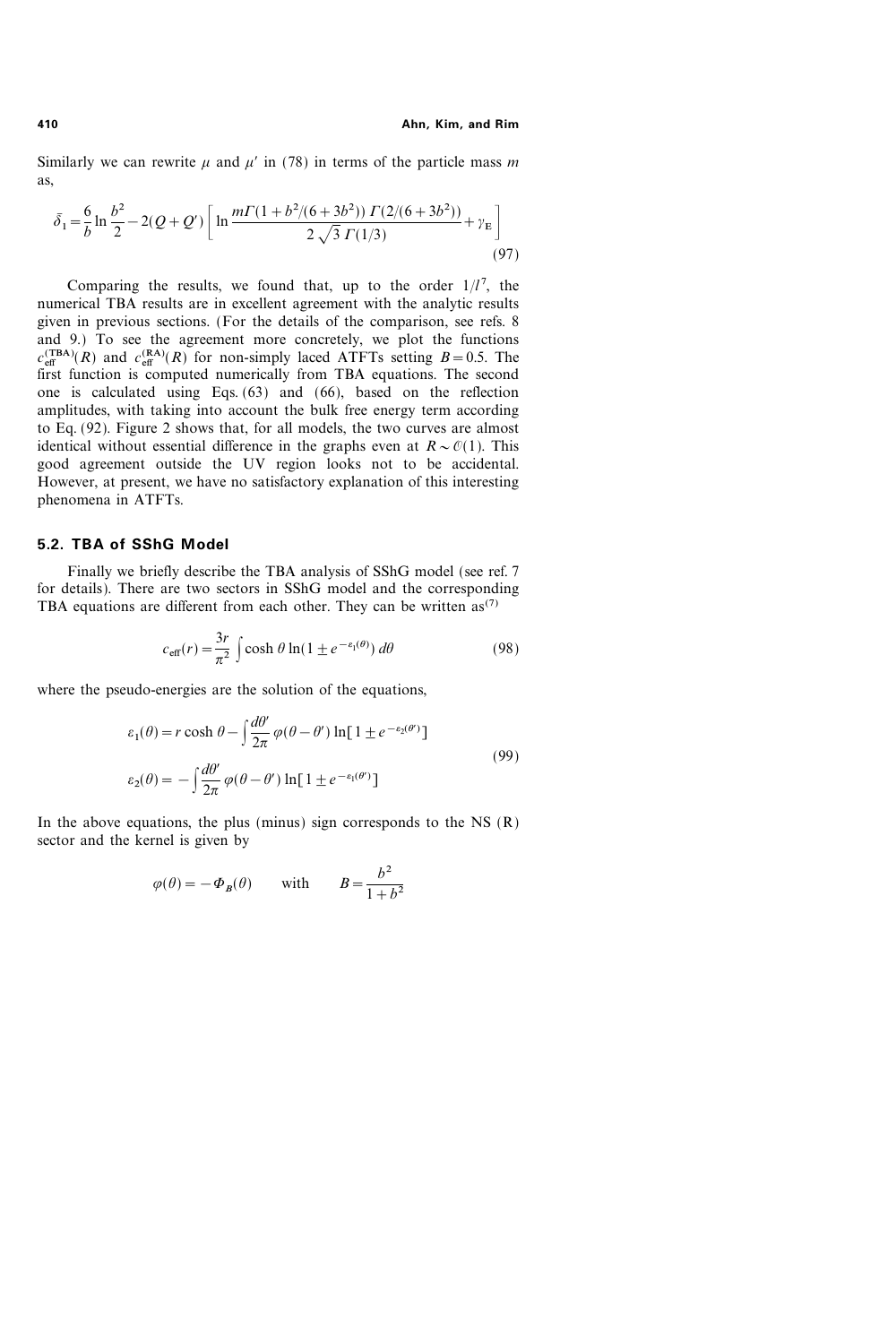

Fig. 2. (a) Plot of  $c_{\text{eff}}$  for  $A_2$ ,  $A_3$ ,  $A_4$ ,  $D_4$ ,  $A_6$ ,  $E_6$  ATFTs and BD model at  $B = 0.5$ . (b) Plot of  $c_{\text{eff}}^{(\text{TBA})}$  for  $C_2^{(1)}$ ,  $C_3^{(1)}$ ,  $B_4^{(1)}$ ,  $G_2^{(1)}$  and  $F_4^{(1)}$  ATFTs at  $B = 0.5$ . As an example, we also display  $C_{\text{eff}}^{(\text{RA})}$  for  $C_2^{(1)}$  calculated without taking into account the bulk term. The difference between this function and  $c_{\text{eff}}^{(\text{TBA})}$  gives the bulk free energy of  $C_2^{(1)}$  ATFT according to Eq. (63).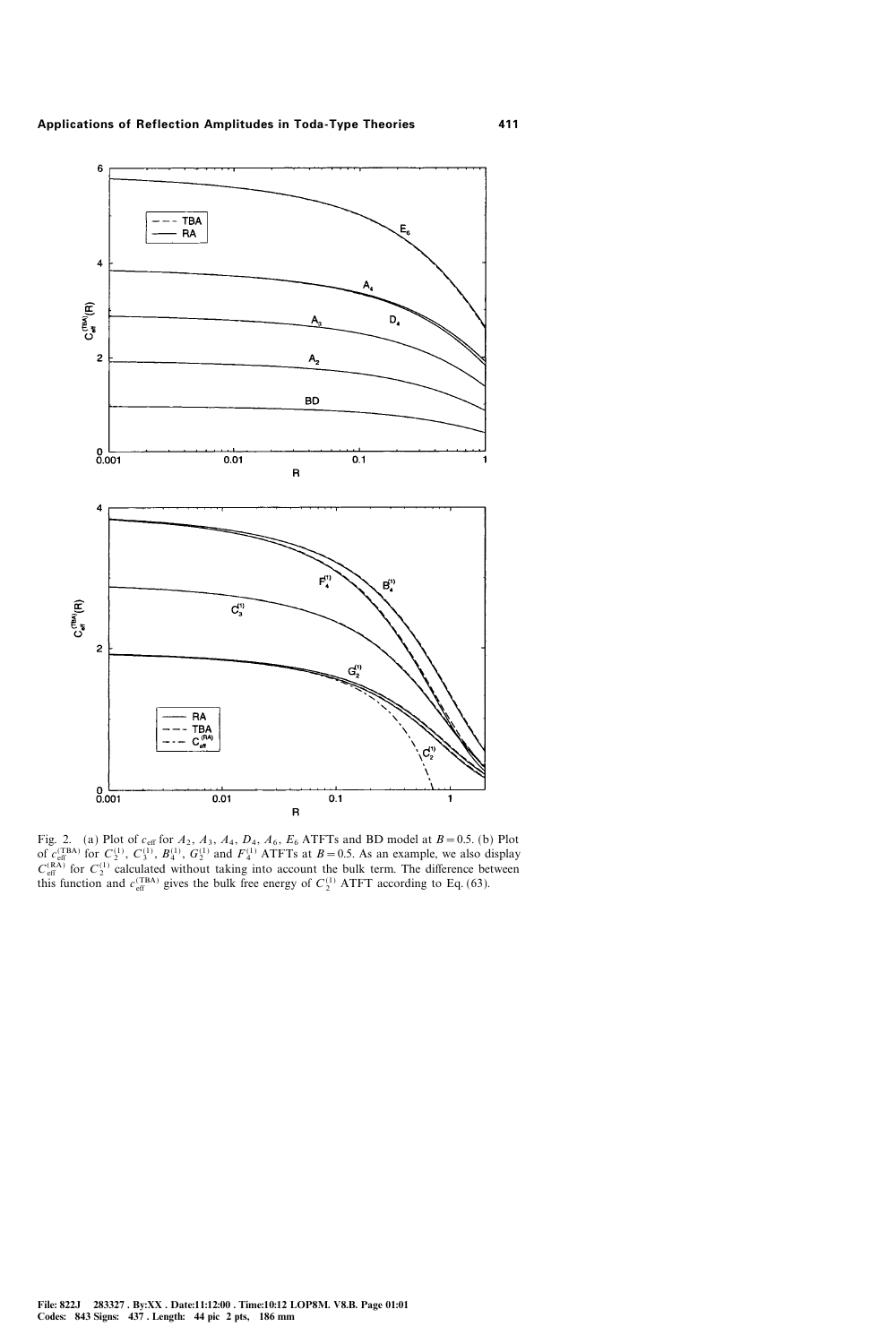where  $\Phi_B(\theta)$  is defined in Eq. (91). In the case of NS sector, we can perform the numerical analysis following the method described before and again we have an excellent agreement between the results of TBA and reflection amplitudes. On the other hand, we find that the R sector TBA equation is trivial, giving vanishing  $c_{\text{eff}}(R)$ . This is consistent with the existence of the supersymmetric zero mode as explained in Section 4.3.

# 6. VACUUM EXPECTATION VALUE OF EXPONENTIAL OPERATOR

The reflection amplitude, being the quantity derived from CFT, plays a crucial role in the calculation of one-point functions in perturbed CFT. In this section, we will demonstrate how powerful this method is by constructing explicitly the one-point funtion of ATFTs. One point function  $G(a)$  we are considering is defined as the vacuum expectaion value of the vertex operator  $V_a(x) = \exp(a \cdot \varphi(x))$  of the ATFTs (56):

$$
G(a) = \langle V_a(x) \rangle = \langle \exp(a \cdot \varphi(x)) \rangle \tag{100}
$$

We start with the one point function of the simplest case, sinh-Gordon model,  $A_1^{(1)}$  ATFT<sup>(11, 12)</sup> and Bullough–Dodd model,  $A_2^{(2)}$ . This approach is generalized to  $ATFTs$ .<sup>(13, 14, 8, 9)</sup> This same approach was also applied to two-parameter family of integrable models.<sup>(15)</sup>

# 6.1. One-Point Function of Sinh-Gordon Model and **Bullough-Dodd Model**

The sinh-Gordon model (45) has the one component field, which can be considered as the perturbed LFT. The operator  $V_{sG}(x) = \exp(\sqrt{2} a\phi(x))$ satisfies the "reflection relation"

$$
\exp(\sqrt{2} a\phi(x)) = R_{sG}(a) \exp(\sqrt{2}(Q - a) \phi(x)) \tag{101}
$$

We put  $a \rightarrow \sqrt{2} a$  in the vertex operator for convenience.  $R_{sG}(a)$  is given in terms of Liouville reflection amplitude,  $S_L(\sqrt{2} P)$  in Eq. (23).

The vacuum expectation value  $G_{\alpha\beta}(a)$  of the sinh-Gordon model is considered to satisfy the same reflection relation,

$$
G_{sG}(a) = R_{sG}(a) G_{sG}(Q - a)
$$
 (102)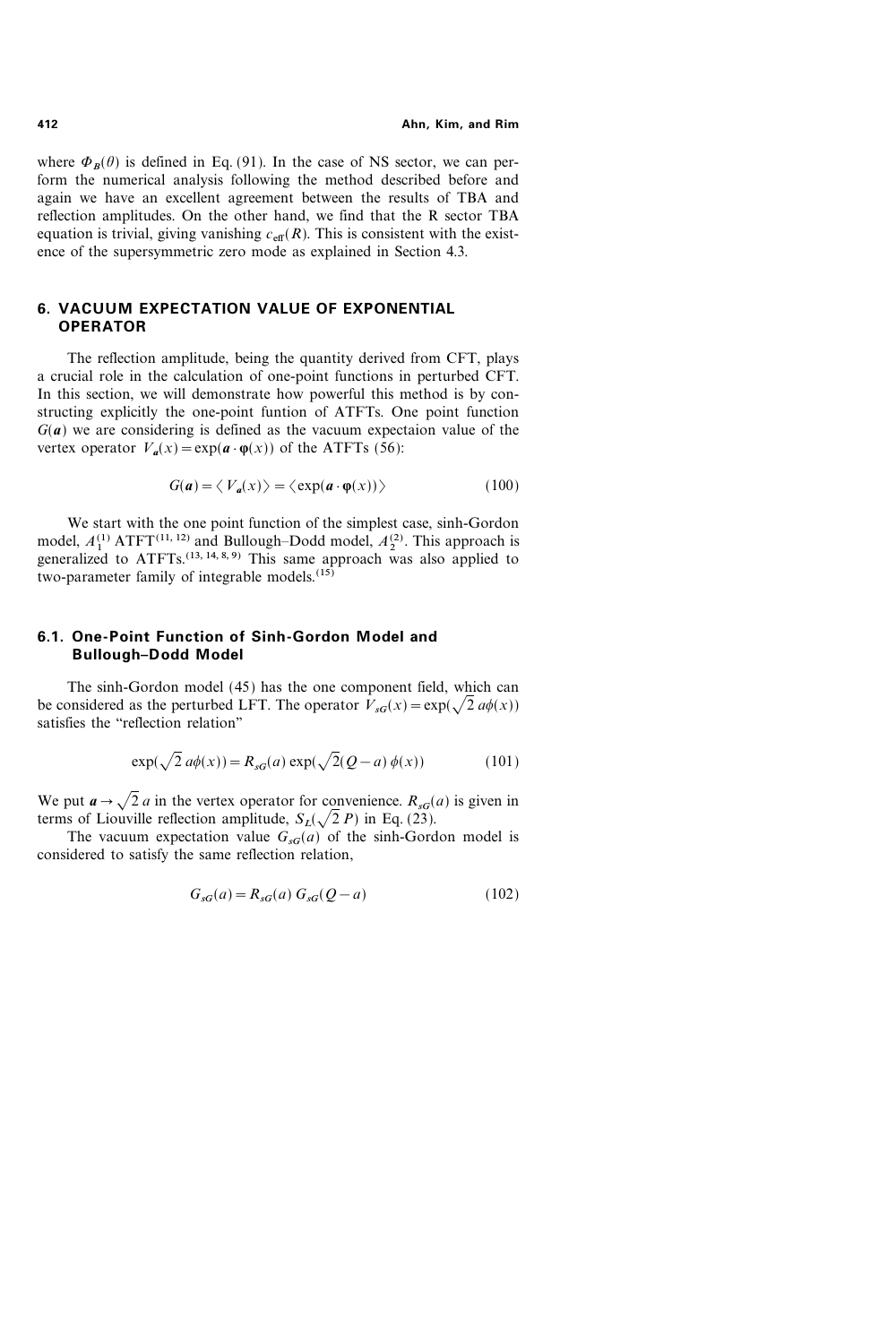In addition, since the sinh-Gordon model is invariant under the parity transformation  $\phi \rightarrow -\phi$ , the one-point function is an even function of a.

$$
G_{sG}(-a) = G_{sG}(a) \tag{103}
$$

This symmetric consideration determines  $G_{\text{sd}}(a)$  up to a periodic function.

The one-point function of the sinh-Gordon model is given as the minimal solution of Eqs. (102), (103).

$$
G_{sG}(a) = (-\pi \mu \gamma (1+b^2))^{-a^2/(1+b^2)} \times \exp \int \frac{dt}{t} (2a^2 e^{-2t} - \mathcal{F}(a, t)) \tag{104}
$$

with

$$
\mathcal{F}(a,t) = \left[ \frac{\sinh^2(2abt)}{2\sinh(t)\sinh(b^2t)\sinh((1+b^2)t)} \right]
$$
(105)

The result is checked by various consideration including the classical equation, free energy of the theory and perturbative calculation. $(11)$ 

For the Bullough–Dodd model (74), the one-point function  $G_{BD}(x)$  =  $\langle \exp(2a\phi(x)) \rangle$  is similarly found.<sup>(13)</sup> (Here the factor 2 is included in the exponential again for convenience. This has to be related with the normalization of the action.)

$$
G_{BD}(a) = R_{BD}(a) G_{BD}(Q - a)
$$
\n(106)

where  $R_{BD} = S_L(2P)$ . However, the parity symmetry is no longer the symmetry of BD. Instead, we have

$$
G_{\rm BD}(a) = R'_{\rm BD}(a) G_{\rm BD}(Q'-a)
$$
 (107)

where Q' is given in Eq. (76) and  $R'_{BD}(a) = S'_L(2P)$  as in Eq. (75). From this one obtains the one-point function of the BD model as

$$
G_{BD}(a) = \left[ \frac{\mu'}{\mu} \frac{2^{b^2/2} \Gamma(1-b^2) \Gamma(1+b^2/4)}{\Gamma(1+b^2) \Gamma(1-b^2/4)} \right]^{2a/3b}
$$
  
 
$$
\times \left[ \frac{m \Gamma(1+b^2/(6+3b^2)) \Gamma(2/(6+3b^2))}{2^{2/3} \sqrt{3} \Gamma(1/3)} \right]^{ab-2a^2}
$$
  
 
$$
\times \exp \left[ \int_0^{+\infty} \frac{dt}{t} \left( -\frac{\sinh((2+b^2) t) \Psi(t, a)}{\sinh(3(2+b^2) t) \sinh(2t) \sinh(b^2 t)} + 2a^2 e^{-2t} \right) \right]
$$
(108)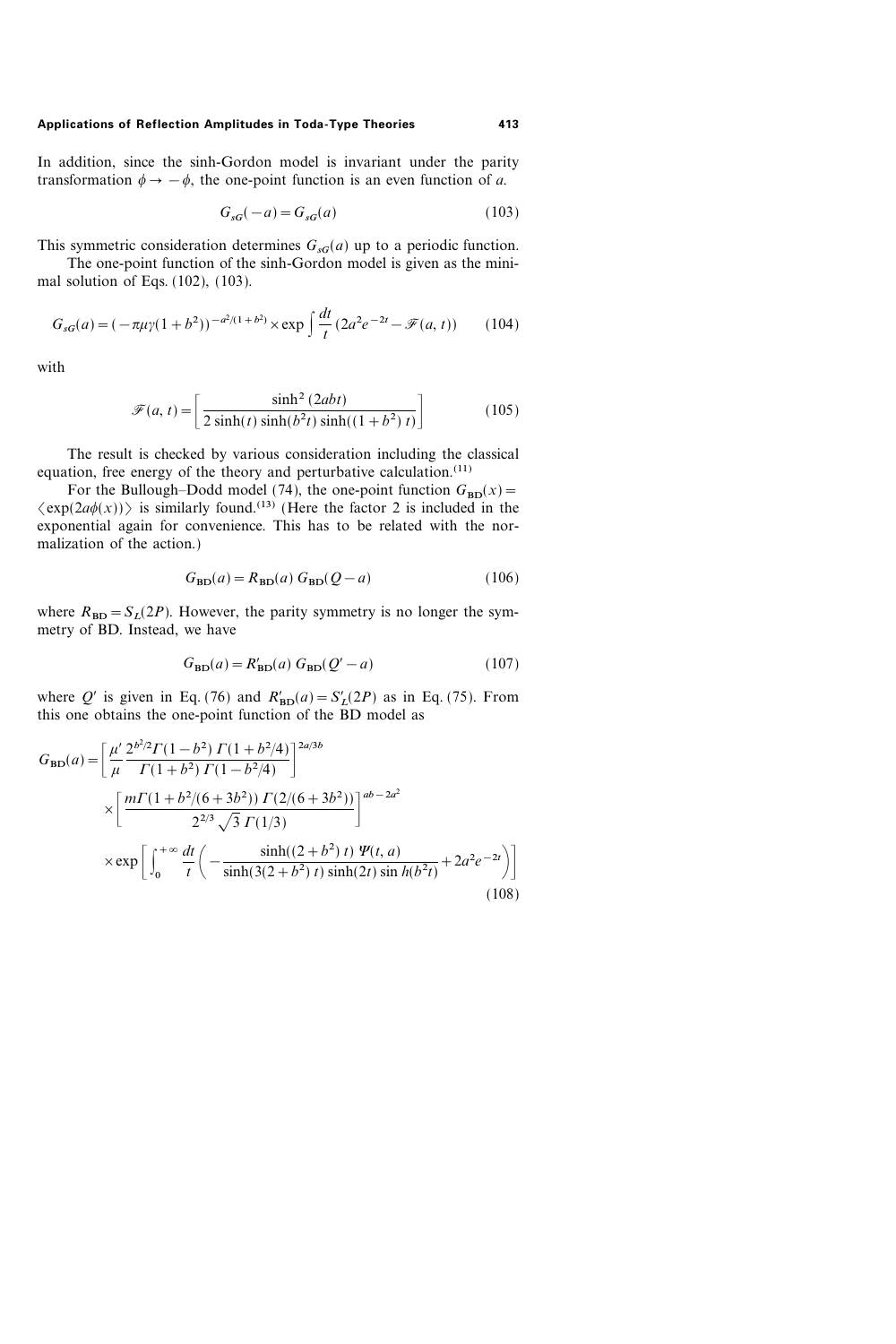where

$$
\Psi(t, a) = \sinh(2abt) [\sinh((4+b^2+2ab) t) - \sinh((2+2b^2-2ab) t) \n+ \sinh((2+b^2+2ab) t) - \sinh((2+b^2-2ab) t) \n- \sinh((2-b^2+2ab) t)]
$$

and  $m$  is given in Appendix.

# 6.2. One-Point Function in Simply-Laced ATFTs

Simply laced ATFTs can be considered as the obvious generalization of the sinh-Gordon model. The complexity comes from the fact that more than two operators are of the same conformal dimension and satisfy the reflection relation.<sup> $(14, 8)$ </sup> The Weyl reflection of Lie algebra space takes over the simple parity reflection in sinh-Gordon model. We summarize here the general rule for the one-point function to satisfy the requirements:

- [R1] Analytic property:  $G(a)$  is meromorphic in  $a$ .
- [R2] Normalization:  $G(a=0)=1$ .
- [R3] Reflection relation from (8):  $G(\mathbf{Q} + i\mathbf{P}) = R_s(\mathbf{a}) G(\mathbf{Q} + i\mathbf{P})$

• [R4] Symmetry of the system:  $G(\tau a) = G(a)$ .  $\tau$  is the symmetry operation of the action.

The minimal solution satisfying these requirements is given in refs. 14 and 8

$$
G(a) = (-\pi \mu \gamma (1 + b^2))^{-a^2/(2(1 + b^2))} \times \exp \int \frac{dt}{t} (a^2 e^{-2t} - \mathcal{F}(a, t))
$$
 (109)

with

$$
\mathscr{F}(\mathbf{a}, t) = \left[\frac{\sinh((b^2 + 1)t)}{\sinh(t)\sinh(b^2t)\sinh((1 + b^2))ht)}\right] \times I(\mathbf{a}, t)
$$
(110)

and

$$
I(a, t) = \sum_{\alpha > 0} \left[ \sinh(\alpha \cdot abt) \sinh((\alpha \cdot ab - 2\alpha \cdot Qb + h(1 + b^2)t)) \right]
$$
 (111)

One may simply prove that  $\lceil R_1 \rceil$  and  $\lceil R_2 \rceil$  are satisfied. Requirement [R3] is checked by confirming the result for the Weyl reflection  $s_i$  with respect to any simple root  $e_i$ :

$$
G(\mathbf{Q} + i\mathbf{P}_i) = S_L(\mathbf{e}_{i_1}, \mathbf{P}) G(\mathbf{Q} + i s_i \mathbf{P})
$$
\n(112)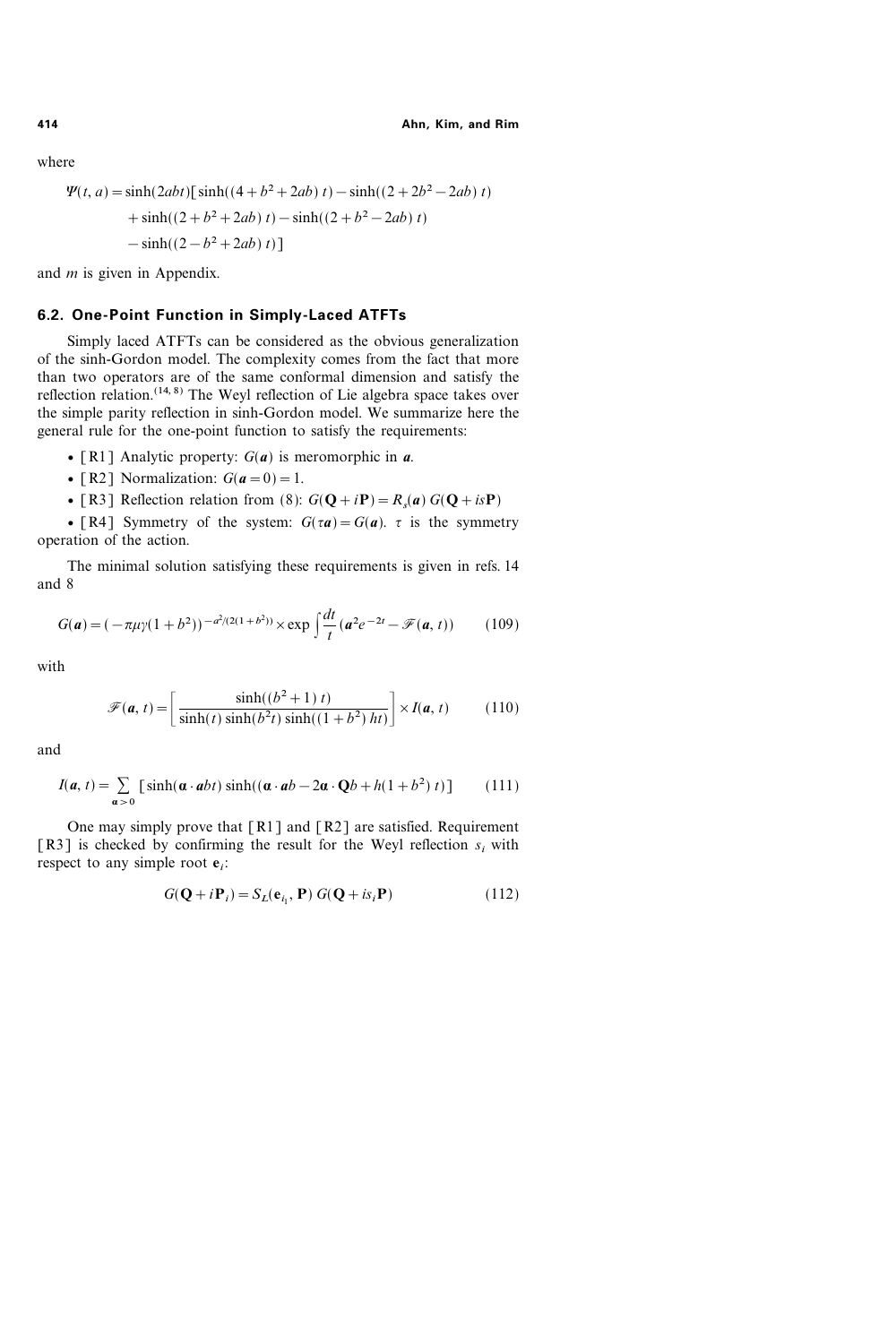where  $P_i = \mathbf{P} \cdot \mathbf{e}_i$ . Here are two ingredients to be checked,  $a^2$  and  $I(a, t)$ , which under the reflection, result in

$$
(\mathbf{Q} + i\mathbf{P})^2 - (\mathbf{Q} + is_i\mathbf{P})^2 = 2i\left(b + \frac{1}{b}\right)\mathbf{P}_i = 2iQ\mathbf{P}_i
$$
 (113)

and

$$
I(\mathbf{a}, t) = I(\mathbf{Q} + i\mathbf{P}) - I(\mathbf{Q} + is_i \mathbf{P})
$$
  
=  $\frac{1}{2}(\cosh[2biP_i t + h(1 + b^2) t] - \cosh[-2biP_i t + h(1 + b^2) t])$   
=  $\sinh(2biP_i t) \sinh h(1 + b^2) t$  (114)

Combining this two reflection property,  $G(a)$  satisfies the Eq. (112).

The symmetry operation  $\tau$  in the the requirement [R4] is the Dynkin diagram symmetry of ADE series. Obviously  $a^2$  is invariant under  $\tau$ . One needs to prove that  $I(a, t)$  is invariant. Let us rearrange  $I(a, t)$  in Eq. (110) as

$$
I(a, t) = \frac{1}{2} [J(a, t) - J(a_i = 0, t)]
$$
\n(115)

where

$$
J(\mathbf{a}, t) = \sum_{\mathbf{a} > 0} \cosh(2b(\mathbf{a} \cdot \mathbf{a} - \mathbf{Q} \cdot \mathbf{a}) t + h(1 + b^2) t)
$$
(116)

The problem reduces to prove  $J(a, t)$  invariant under  $\tau$ . Under  $\tau$ , if a positive root goes to another positive root, this only reshuffles the terms in  $J(a, t)$ .

However, there are cases where a postive root goes to a negative root,  $-\beta = \tau \alpha$ . Then apart from the reshuffling,  $J(a, t)$  contains the term,

$$
\cosh(2ba \cdot (-\beta) t - 2b\mathbf{Q} \cdot \mathbf{a}t + h(1+b^2) t)
$$
 (117)

This is the case when  $\tau$  changes a simple root  ${\bf a}_{\tau}$  to zeroth root  ${\bf e}_0$ :  ${\bf \tau} {\bf \alpha}_{\tau} = {\bf e}_0$ . Noting that in ADE series, any postive root can contain at most one such a root  $\alpha_r$ , and the root satisfies an identity,

$$
\mathbf{p} \cdot (\mathbf{\alpha} - \tau \mathbf{\alpha}) = \mathbf{p} \cdot (\mathbf{\alpha}_{\tau} - \mathbf{e}_0) = h \tag{118}
$$

From this one can find a unique positive root  $\alpha$  satisfying

$$
2b\mathbf{Q}\cdot\mathbf{a} - h(1+b^2) = -2b\mathbf{Q}\cdot\mathbf{\beta} + h(1+b^2)
$$
 (119)

and therefore,  $J(a, t)$  is invariant under  $\tau$ .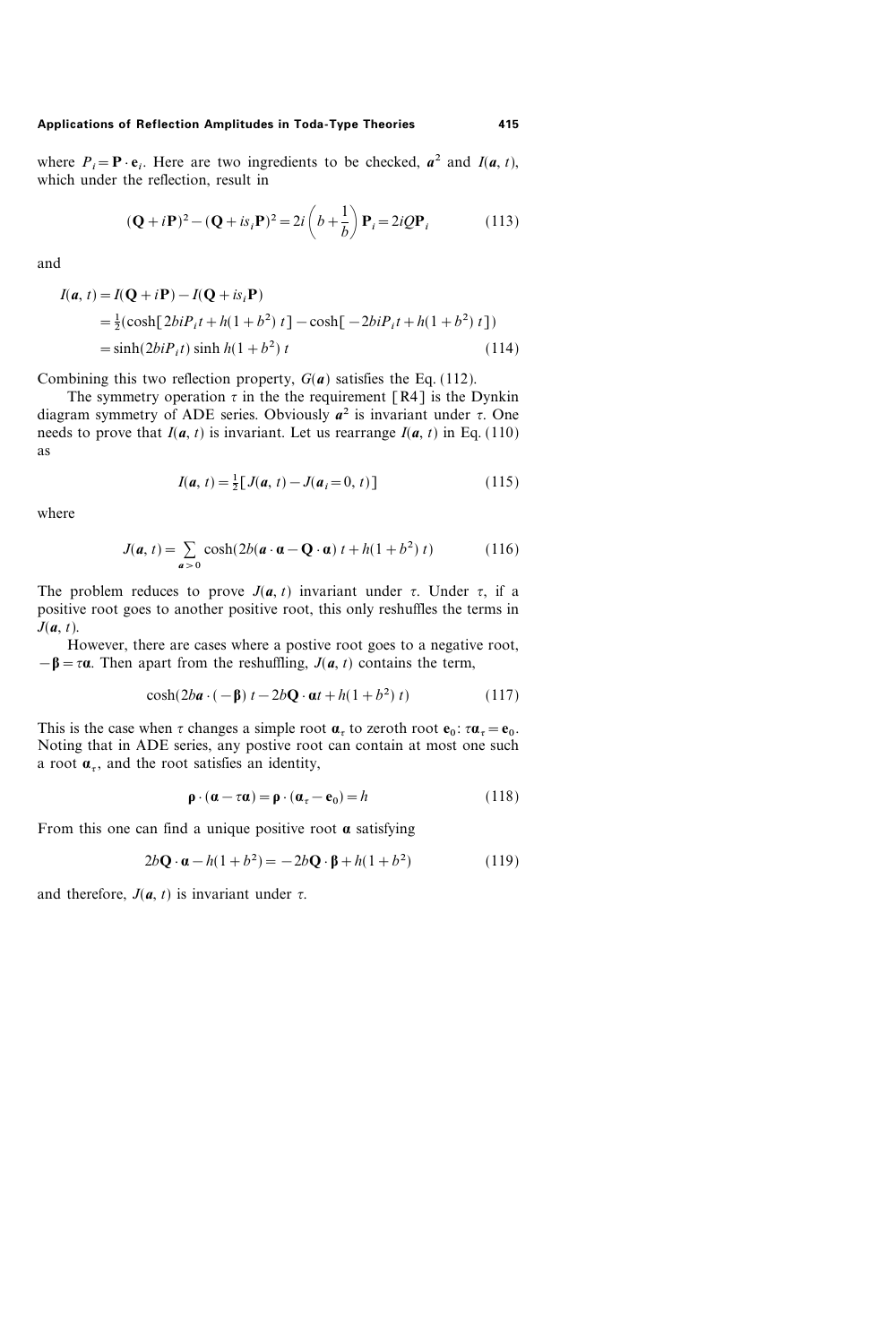# 6.3. One-Point Function in Nonsimply-Laced ATFTs

One-point function of non-simply laced ATFTs can be obtained in the same way as follows:  $(9, 10)$ 

$$
G(a) = K(a) \times \exp \int \frac{dt}{t} \left( a^2 e^{-2t} - \mathcal{F}(a, t) \right) \tag{120}
$$

where

$$
K(a) = \prod_{\alpha > 0} \left[ \left( -\pi \mu_{\alpha} \gamma \left( 1 + \frac{b^2 |\alpha|^2}{2} \right) \right)^{-(\alpha \cdot a)(\alpha \cdot ab - 2\alpha \cdot Qb + HQb)) / (|\alpha|^2 HQb^2)} \right]
$$
(121)

and

$$
\mathcal{F}(\mathbf{a}, t) = \sum_{\mathbf{a} > 0} \left[ \frac{\sinh(\mathbf{a} \cdot \mathbf{a} bt) \sinh((\mathbf{a} \cdot \mathbf{a} b - 2\mathbf{a} \cdot \mathbf{Q} b + HQb) t)}{\sinh(t) \sinh((b^2 |\mathbf{a}|^2/2) + 1) t)} \right]
$$
(122)

where  $Qb = 1 + b^2$ ,  $B = b^2/(1 + b^2)$  and  $H = h(1 - B) + h^{\vee}B$ .

It is simple to show that  $G(a)$  in Eq. (120) satisfies the requirements [R1] and [R2]. For the requirements of [R3], we can proceed same as in the simply laced case for  $\alpha^2$  and  $\mathcal F$  parts. Only the factor  $K(\alpha)$  needs care. The exponent of the factor  $K$ 

$$
L_{\mathbf{a}}(\mathbf{a}) = (\mathbf{a} \cdot \mathbf{a})(\mathbf{a} \cdot \mathbf{a} - 2\mathbf{a} \cdot \mathbf{Q} + HQ) \tag{123}
$$

is rewritten as

$$
L_{\mathbf{a}}(\mathbf{a}) = \left(\mathbf{a} \cdot \mathbf{\alpha} - \left(\mathbf{a} \cdot \mathbf{Q} - \frac{HQ}{2}\right)\right)^2 - \left(\mathbf{a} \cdot \mathbf{Q} - \frac{HQ}{2}\right)^2\tag{124}
$$

Under the Weyl reflection, one has

$$
L_{\mathbf{a}}(\mathbf{Q} + i\mathbf{P}) - L_{\mathbf{a}}(\mathbf{Q} + i\hat{s}_i \mathbf{P}, \mathbf{a}) = i\mathbf{P} \cdot (\mathbf{a} - \hat{s}_i \mathbf{a})
$$
(125)

Now the Weyl reflection changes positive roots to another positive root with the same length except the simple root  $a_i$ ,  $\hat{s}_i a_i=-a_i$ , we have the ration of  $K(a)$ 's as

$$
\frac{K(\mathbf{Q}+i\mathbf{P})}{K(\mathbf{Q}+i\hat{s}_i\mathbf{P})} = \left(-\pi\mu_i\gamma\left(1+\frac{b^2\mathbf{a}_i^2}{2}\right)\right)^{-(\mathbf{P}\cdot\mathbf{a}_i)/b\mathbf{a}_i^2}
$$
(126)

which proves the requirement  $\lceil R3 \rceil$ .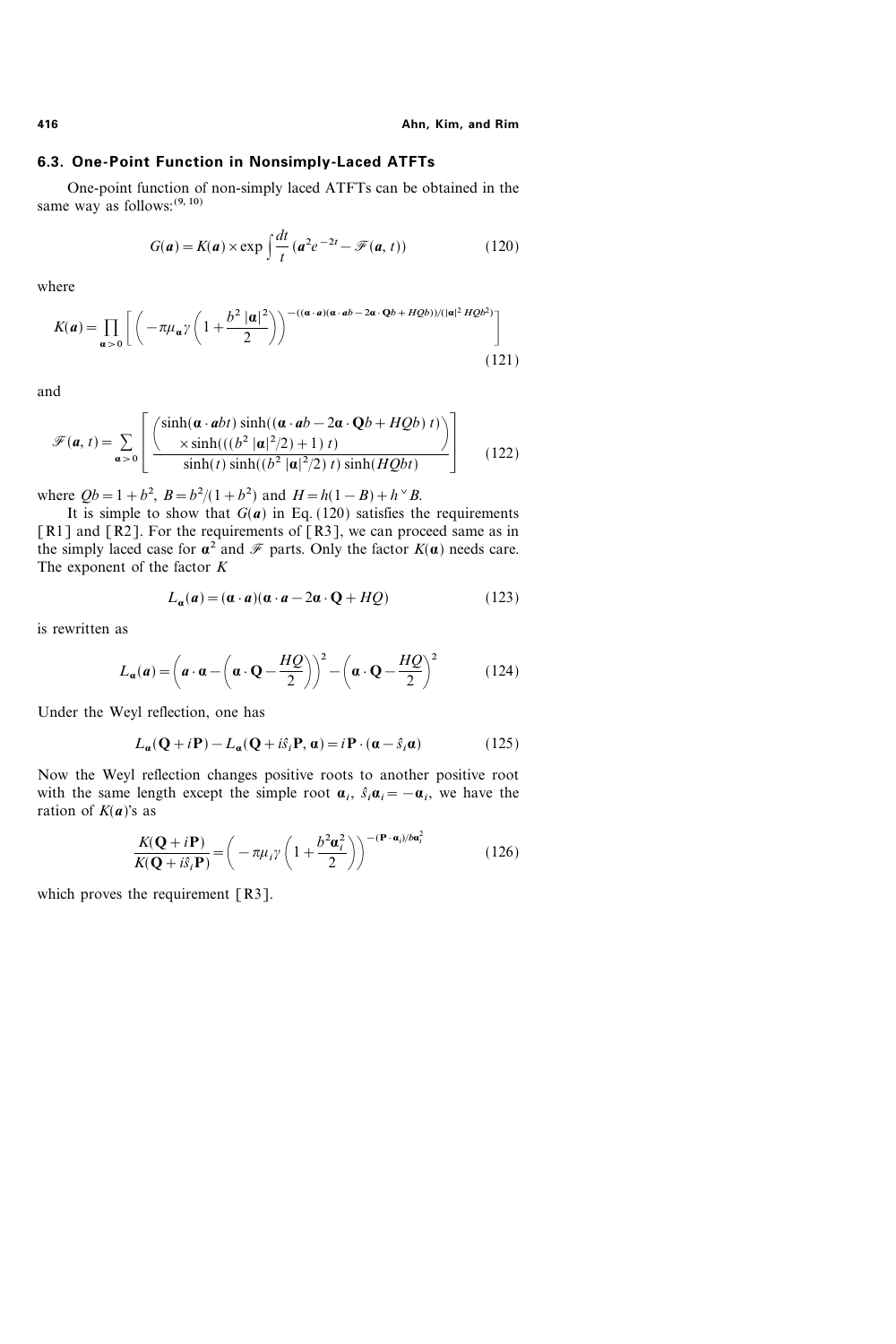Finally, if the Dynkin diagram symmetry operation  $\tau$  changes a positive root to another positive root, this will reshuffle the multiplication factors in  $G(\boldsymbol{\alpha})$ . On the other hand, When  $\tau \boldsymbol{\alpha}$  becomes a negative root  $-\beta = \tau \alpha$ , one may apply the similar argument of the simply laced case and find  $G(\mathbf{a})$  is invariant. Here one needs the identities,  $(\mathbf{a}+\mathbf{\beta}) \cdot \mathbf{p}^{\vee} = h$  and  $(\mathbf{a} + \mathbf{\beta}) \cdot \mathbf{p} = h^{\vee}.$ 

Of course, the symmetry operation requirements  $\lceil R_1 \rceil - \lceil R_4 \rceil$  do not guarantee that  $G(\boldsymbol{\alpha})$  is the correct one-point function. The solution we have is the minimal solution which is meromorphic function of  $\alpha$ . In fact, one can show that this one-point function  $G(\boldsymbol{\alpha})$  does give the correct bulk free energy in Eq.  $(93)$ <sup>(9)</sup>. The one-point function of the BD model introduced earlier can be reproduced since it is the dual theory of nonsimply-laced ATFTs,  $A_2^{(2)}$ . Furthermore, one may check that the result is consistent with the perturbative calculation.<sup>(10)</sup>

# APPENDIX. MASS-µ RELATIONS

In the BD model, the parameters  $\mu$  and  $\mu'$  in the action are related to the mass of on-shell particle  $bv^{(19)}$ 

$$
m = \frac{2\sqrt{3} \Gamma(1/3)}{\Gamma(1+b^2/(6+3b^2)) \Gamma(2/(6+3b^2))} \left[ -\frac{\mu \pi \Gamma(1+b^2)}{\Gamma(-b^2)} \right]^{1/(6+3b^2)}
$$

$$
\times \left[ -\frac{2\mu' \pi \Gamma(1+b^2/4)}{\Gamma(-b^2/4)} \right]^{2/(6+3b^2)} \tag{127}
$$

For SShG model,  $m-\mu$  relation is given in ref. 15,

$$
\frac{\pi}{2}\mu b^2 \gamma \left(\frac{1+b^2}{2}\right) = \left[\frac{m}{8} \frac{\pi b^2/(1+b^2)}{\sin(\pi b^2/(1+b^2))}\right]^{1+b^2}
$$
(128)

The spectrum of simply laced ATFTs consists of  $r$  particles with the masses  $m_i$  ( $i=1,\dots, r$ ) given by

$$
m_i = \bar{m}v_i \tag{129}
$$

where

$$
\bar{m}^2 = \frac{1}{2h} \sum_{i=1}^r m_i^2
$$
 (130)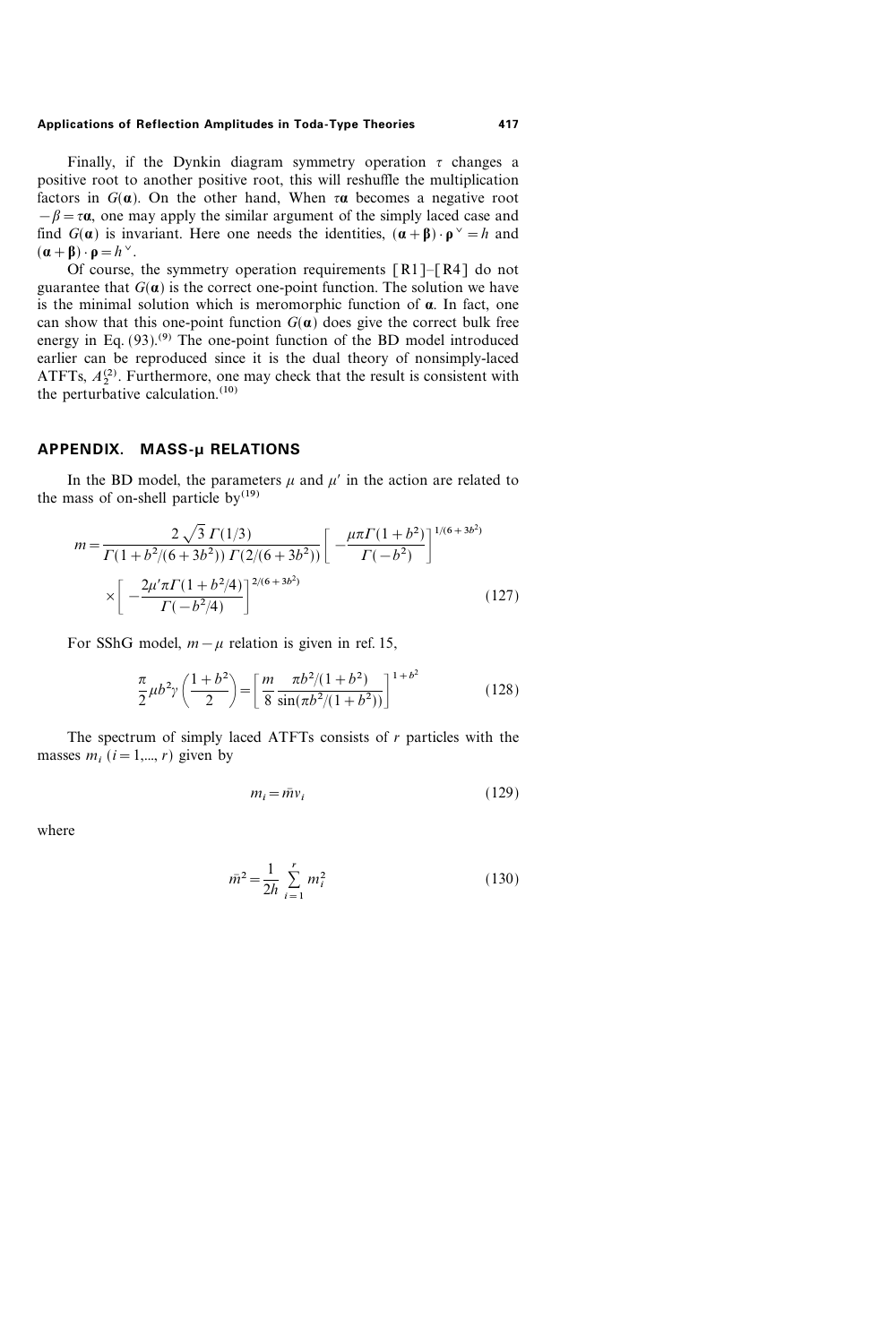and  $v_i^2$  are the eigenvalues of the mass matrix:

$$
M_{ab} = \sum_{i=1}^{r} n_i(\mathbf{e}_i)^a (\mathbf{e}_i)^b + (\mathbf{e}_0)^a (\mathbf{e}_0)^b
$$
 (131)

The parameter  $\bar{m}$  characterizing the spectrum of physical particles can be related with the parameter  $\mu$  in the action using Bethe ansatz method<sup>(18, 29)</sup> and the result is

$$
-\pi\mu\gamma(1+b^2) = \left[\frac{\bar{m}k(G)\ \Gamma(1/(1+b^2)\ h)\ \Gamma(1+(b^2/(1+b^2)\ h))}{2\Gamma(1/h)}\right]^{2(1+b^2)}(132)
$$

where

$$
k(G) = \left(\prod_{i=1}^{r} n_i^{n_i}\right)^{1/2h} \tag{133}
$$

In the case of non-simply laced ATFTs, the exact mass ratios are different from the classical ones and get quantum corrections.<sup>(26, 27)</sup> Using the notation (94), the spectrum of ATFTs are expressed in terms of one mass parameter  $\bar{m}$  as:

$$
B_r^{(1)}: M_r = \bar{m}, \qquad M_a = 2\bar{m} \sin(\pi a/H), \qquad a = 1, 2, \dots, r - 1
$$
  
\n
$$
C_r^{(1)}: M_a = 2\bar{m} \sin(\pi a/H), \qquad a = 1, 2, \dots, r
$$
  
\n
$$
G_2^{(1)}: M_1 = \bar{m}, \qquad M_2 = 2\bar{m} \cos(\pi (1/3 - 1/H))
$$
  
\n
$$
F_4^{(1)}: M_1 = \bar{m}, \qquad M_2 = 2\bar{m} \cos(\pi (1/3 - 1/H))
$$
  
\n
$$
M_3 = 2\bar{m} \cos(\pi (1/6 - 1/H)), \qquad M_4 = 2M_2 \cos(\pi/H) \qquad (134)
$$

Again,  $\bar{m}$  can be written as a function of the parameter  $\mu_i$  as,<sup>(9)</sup>

$$
\prod_{i=0}^{r} \left[ -\pi \mu_i \gamma (1 + \mathbf{e}_i^2 b^2 / 2) \right]^{n_i} = \left[ \frac{\bar{m} k(G)}{2} \Gamma \left( \frac{1 - B}{H} \right) \Gamma \left( 1 + \frac{B}{H} \right) \right]^{2H(1 + b^2)}
$$
\n(135)

where  $k(G)$  is a function depending on the algebra:

$$
k(B_r^{(1)}) = \frac{2^{-2/H}}{\Gamma(1/H)}, \qquad k(C_r^{(1)}) = \frac{2^{2B/H}}{\Gamma(1/H)}
$$
(136)  

$$
k(G_2^{(1)}) = \frac{\Gamma(2/3)}{2\Gamma(1/2)\Gamma(1/6+1/H)}, \qquad k(F_4^{(1)}) = \frac{\Gamma(2/3)}{2\Gamma(1/2)\Gamma(1/6+1/H)}
$$